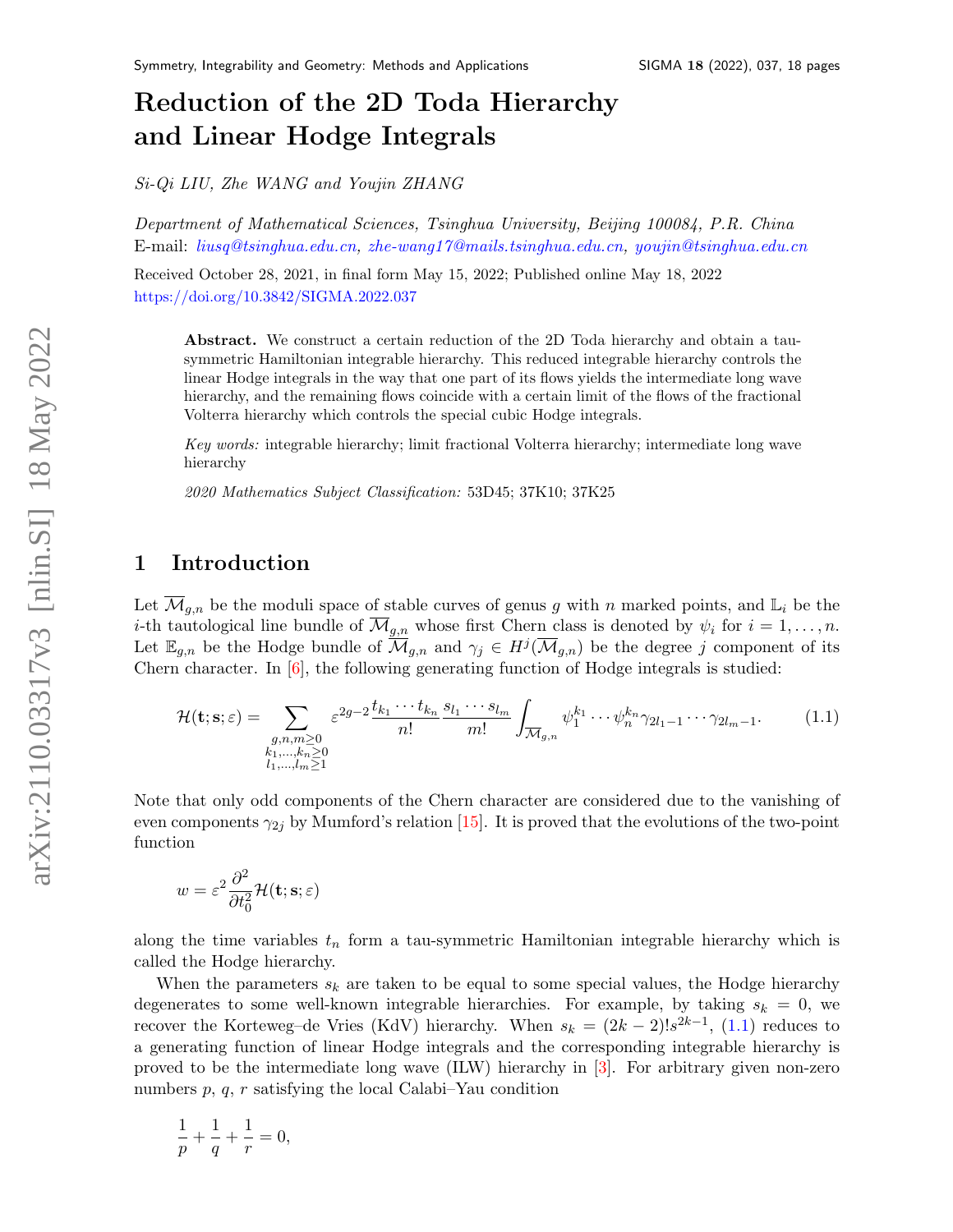<span id="page-1-1"></span>,

we obtain the generating function of the special cubic Hodge integrals

<span id="page-1-0"></span>
$$
\mathcal{H}(\mathbf{t};p,q,r;\varepsilon) = \sum_{g\geq 0} \varepsilon^{2g-2} \sum_{n\geq 0} \frac{t_{k_1} \cdots t_{k_n}}{n!} \int_{\overline{\mathcal{M}}_{g,n}} \psi_1^{k_1} \cdots \psi_n^{k_n} \mathcal{C}_g(-p) \mathcal{C}_g(-q) \mathcal{C}_g(-r) \tag{1.2}
$$

from  $(1.1)$  by setting

$$
s_j = -(2j-2)!(p^{2j-1} + q^{2j-1} + r^{2j-1}),
$$

where  $\mathcal{C}_g(z)$  is the Chern polynomial of the Hodge bundle  $\mathbb{E}_{g,n}$ . In [\[11\]](#page-17-1), it is proved that the corresponding integrable hierarchy is the fractional Volterra (FV) hierarchy which is constructed in [\[12\]](#page-17-2). This fact is called the Hodge-FVH correspondence.

For a fixed parameter  $p \neq 0$ , we see from the local Calabi–Yau condition  $pq + qr + rp = 0$ that when q tends to zero so does  $r = -pq/(p+q)$ . Hence by taking such a limit, the generating function [\(1.2\)](#page-1-0) becomes a generating function of linear Hodge integrals. A natural question is whether we can also take the limit of the FV hierarchy to obtain the ILW hierarchy? The answer to this question is not straightforward due to the fact that the construction of the FV hierarchy involves a complicated infinite linear combination of the time variables [\[11\]](#page-17-1). It turns out that one family of the flows of the FV hierarchy does not admit a limit when  $q, r \to 0$  (see Section [3](#page-10-0)) for details) and the other family does have a limit, and this limit can be viewed as infinite linear combinations of the flows of the ILW hierarchy.

To illustrate the limit procedure more explicitly, let us consider the following equation which is one of the flows of the FV hierarchy:

$$
\frac{\partial u}{\partial t} = \frac{(\Lambda^{-1/r} - 1)(1 - \Lambda^{-1/q})}{\varepsilon(\Lambda^{1/p} - 1)} e^u,
$$

where  $\Lambda = \exp(\varepsilon \partial_x)$  is the shift operator. After the rescaling  $\varepsilon \mapsto q\varepsilon$ ,  $t \mapsto q^2t$ , we can take the limit  $q \to 0$  of the above equation, and obtain the following equation:

$$
\frac{\partial u}{\partial t} = p \frac{\left(1 - \Lambda^{-1}\right)(\Lambda - 1)}{\varepsilon^2 \partial_x} e^u = p e^u u_x + p \frac{\varepsilon^2}{12} e^u \left(u_{xxx} + 3u_x u_{xx} + u_x^3\right) + O(\varepsilon^4). \tag{1.3}
$$

On the other hand, from the Lax equations of the ILW hierarchy  $\left[4\right]$  it follows that the first nontrivial flow of the ILW hierarchy reads

$$
\frac{\partial w}{\partial s_1} = ww_x + \varepsilon \frac{\tau \partial_x^2}{2} \frac{\Lambda + 1}{\Lambda - 1} w - \tau w_x,
$$

and all other flows have the form

$$
\frac{\partial w}{\partial s_n} = \frac{w^n}{n!} w_x + \varepsilon^2 \tau (a_n w^{n-1} w_{xxx} + b_n w^{n-2} w_{xx} w_x + c_n w^{n-3} w_x^3) + O(\varepsilon^4)
$$
  

$$
a_n = \frac{(n-1)!}{12}, \qquad b_n = \frac{(n-2)!}{6}, \qquad c_n = \frac{(n-3)!}{24}, \qquad n \ge 1,
$$

here  $\tau$  is a parameter of the ILW hierarchy and we assume  $n! = 0$  for  $n < 0$ . Let us define a flow by an infinite linear combination of the flows of the ILW hierarchy:

$$
\frac{\partial}{\partial s} := \sum_{n \geq 1} \frac{\partial}{\partial s_n},
$$

then we obtain the following expression for this flow

$$
\frac{\partial w}{\partial s} = e^w w_x + \frac{\varepsilon^2}{24} e^w \left( 2w_{xxx} + 4w_x w_{xx} + w_x^3 \right) + O(\varepsilon^4),
$$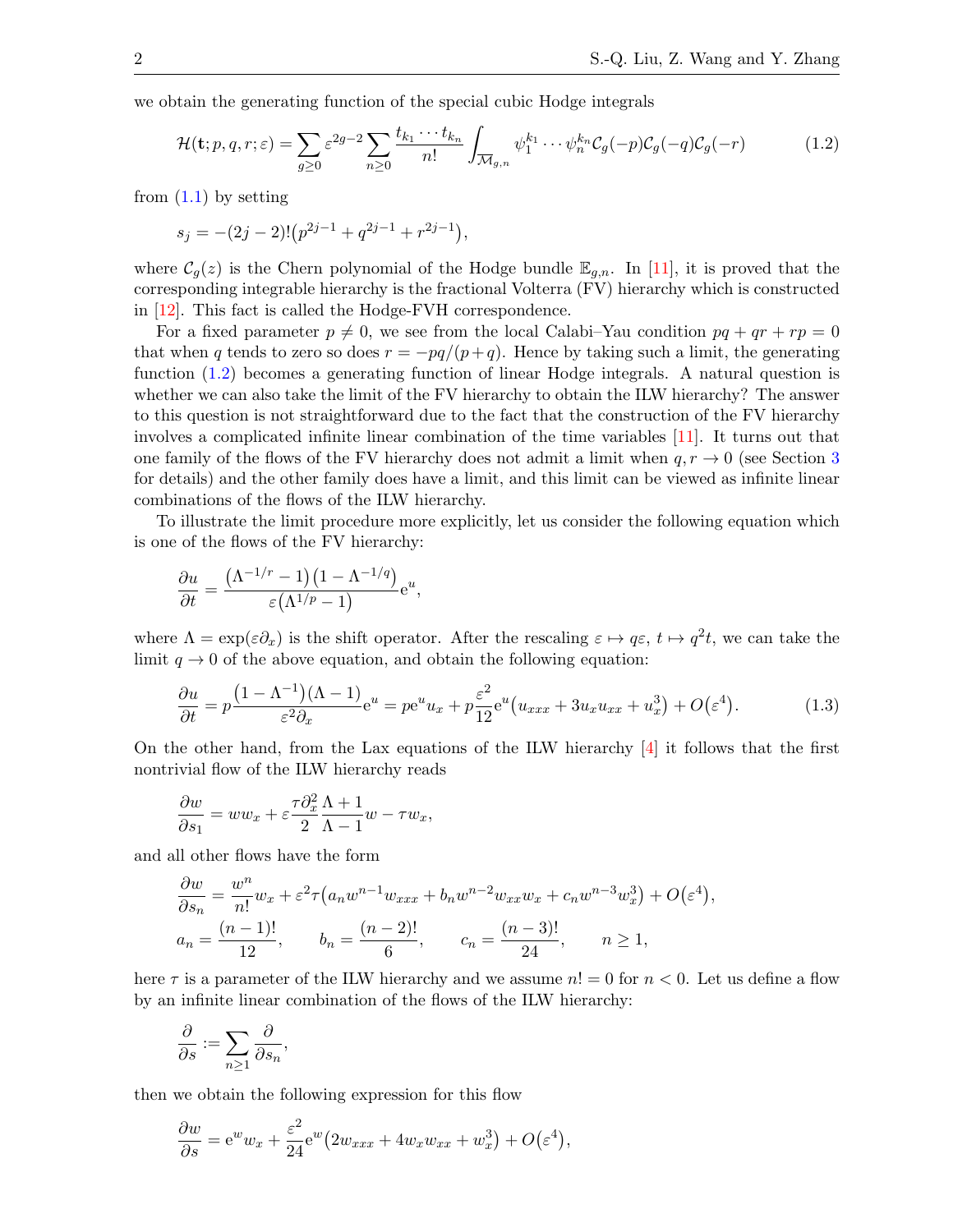here we take  $\tau = 1$  for simplicity. It is straightforward to verify that after a Miura type transformation

$$
u = w + \frac{\varepsilon^2}{24} w_{xx} + O(\varepsilon^4),
$$

we arrive at

$$
p\frac{\partial u}{\partial s} = p e^u u_x + p \frac{\varepsilon^2}{12} e^u (u_{xxx} + 3u_x u_{xx} + u_x^3) + O(\varepsilon^4),
$$

which coincides with the flow  $(1.3)$ . Therefore we see that the limit of the FV hierarchy is related to the ILW hierarchy by infinite linear combinations of flows.

Since both the ILW hierarchy and the limit of the FV hierarchy correspond to the linear Hodge integrals, we expect that these two integrable hierarchies are compatible with each other and that there exists an integrable hierarchy that contains these two hierarchies. It turns out that such an integrable hierarchy indeed exists and it is given by a certain reduction of the 2D Toda hierarchy.

The 2D Toda hierarchy [\[19,](#page-17-3) [20\]](#page-17-4) is one of the central objects of study in the theory of integrable systems and its various reductions play important roles in the field of mathematical physics. For example, the 1D Toda hierarchy (and its extension), the equivariant Toda hierarchy and the Ablowitz–Ladik hierarchy control the Gromov–Witten theory of  $\mathbb{P}^1$  [\[5,](#page-16-3) [7\]](#page-16-4), the equivariant Gromov–Witten theory of  $\mathbb{P}^1$  [\[16\]](#page-17-5) and the Gromov–Witten theory of local  $\mathbb{P}^1$  [\[2\]](#page-16-5) respectively. For more applications of the 2D Toda hierarchy, one may refer to [\[17\]](#page-17-6) and the references therein. Recall that the 2D Toda hierarchy can be described in terms of the operators [\[20\]](#page-17-4)

$$
L = \Lambda + \sum_{n\geq 0} u_n \Lambda^{-n}, \qquad \overline{L} = \overline{u}_{-1} \Lambda^{-1} + \sum_{n\geq 0} \overline{u}_n \Lambda^n
$$

by the following Lax equations:

$$
\frac{\partial L}{\partial t_{1,n}} = [(L^n)_+, L], \qquad \frac{\partial L}{\partial t_{2,n}} = -[(\overline{L}^n)_-, L],
$$

$$
\frac{\partial \overline{L}}{\partial t_{1,n}} = [(L^n)_+, \overline{L}], \qquad \frac{\partial \overline{L}}{\partial t_{2,n}} = -[(\overline{L}^n)_-, \overline{L}].
$$

Let us consider the following reduction of the 2D Toda hierarchy

$$
\log L = p\overline{L} - \log \overline{L} = pK,
$$

where the precise definition of the logarithm of L and  $\overline{L}$  will be given in Section [2,](#page-3-0)

<span id="page-2-0"></span>
$$
K = -\frac{1}{p}\varepsilon \partial_x + e^u \Lambda^{-1},\tag{1.4}
$$

and  $p$  is a parameter. Then we define the reduction of the flows by

$$
\varepsilon \frac{\partial K}{\partial t_{1,n}} = [(L^n)_+, K], \qquad \varepsilon \frac{\partial K}{\partial t_{2,n}} = -[(\overline{L}^n)_-, K], \qquad n \ge 1.
$$

This is a well-defined reduction of the 2D Toda hierarchy, and due to the reason that the construction of this reduction is inspired by taking the limit of the FV hierarchy, we call this integrable hierarchy the limit fractional Volterra (LFV) hierarcy. We summarize its main properties in the following theorem.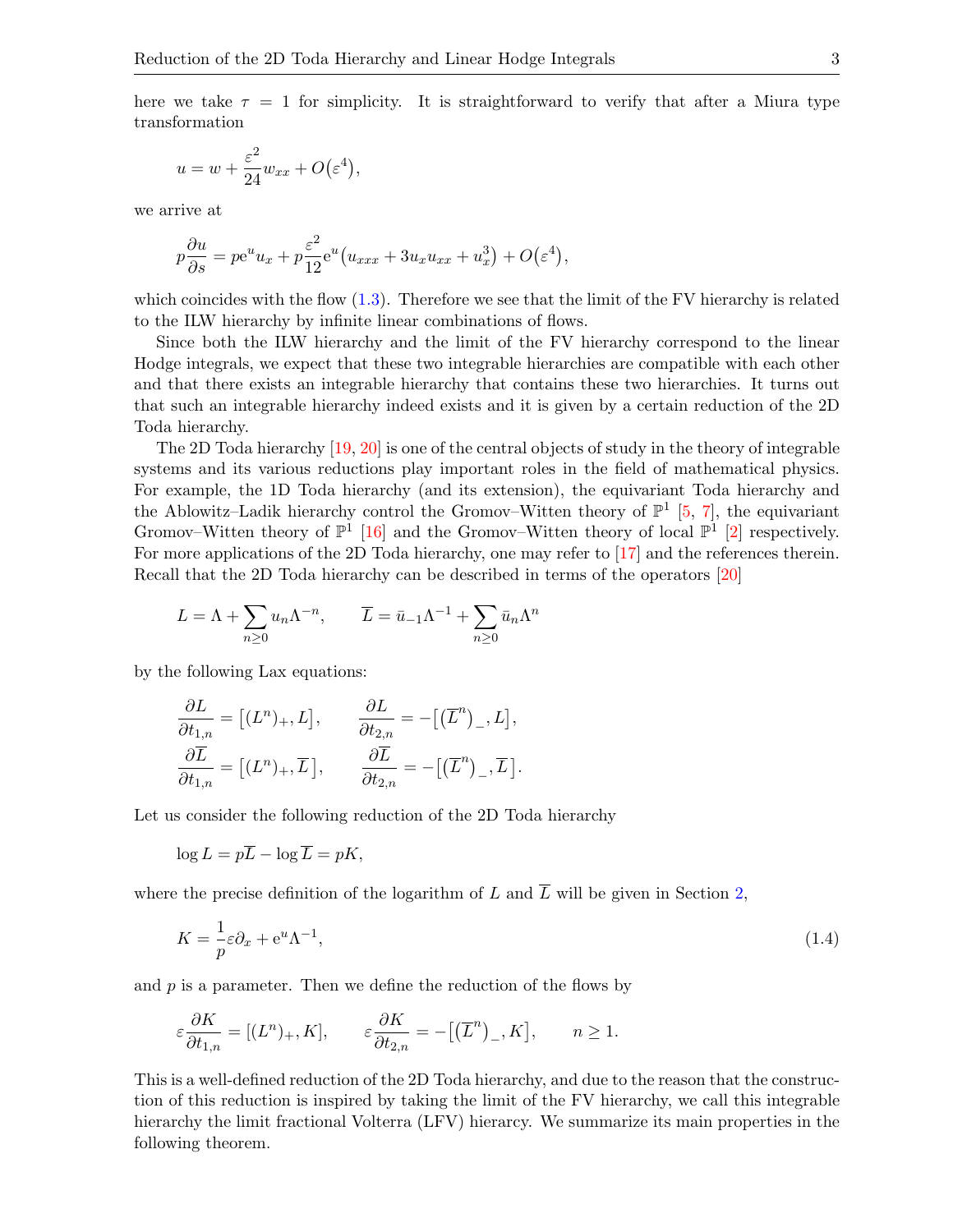**Theorem 1.1.** The LFV hierarchy is a tau-symmetric Hamiltonian integrable hierarchy with hydrodynamic limit. Moreover, the flows  $\frac{\partial}{\partial t_{1,n}}$  of the LFV hierarchy are certain limits of the flows of the FV hierarchy and the flows  $\frac{\partial}{\partial t_{2,n}}$  is equivalent to the ILW hierarchy under a certain Miura-type transformation.

The paper is organized as follows. In Section [2,](#page-3-0) we give the definition of the LFV hierarchy and prove that it is a tau-symmetric Hamiltonian integrable hierarchy. In Section [3,](#page-10-0) we explain how the construction of the LFV hierarchy is inspired by taking a certain limit of the FV hierarchy, and we also obtain a limit of the Hodge-FVH correspondence. In Section [4,](#page-12-0) we relate the LFV hierarchy to the ILW hierarchy. Finally in Section [5,](#page-16-6) we give some concluding remarks about the relation between our work and the Gromov–Witten/Hurwitz theory.

## <span id="page-3-0"></span>2 The LFV hierarchy and its properties

Throughout this paper, we work with the ring of differential polynomials  $\mathcal{R}(u)$ . It consists of formal power series in  $\varepsilon$  with coefficients being elements in the polynomial ring  $C^{\infty}(u)$  $\mathbb{C}[u^{(k)}:k\geq 1]$ . Let us define a derivation  $\partial_x$  and an automorphism  $\Lambda$  on  $\mathcal{R}(u)$  by

$$
\partial_x = \sum_{k \ge 0} u^{(k+1)} \frac{\partial}{\partial u^{(k)}}, \qquad \Lambda = \exp(\varepsilon \partial_x).
$$

If we view  $u = u(x)$  as a function of the spatial variable x, then it is easy to see that  $u^{(k)} = \partial_x^k u(x)$ and  $\Lambda u(x) = u(x + \varepsilon)$ . For this reason, the operator  $\Lambda$  is called the shift operator. Note that the ring  $\mathcal{R}(u)$  is graded with respect to the differential degree  $\deg_x$  given by  $\deg_x u^{(k)} = k$ .

Let us consider the following two difference operators given by

<span id="page-3-2"></span><span id="page-3-1"></span>
$$
L = \Lambda + a_0 + a_1 \Lambda^{-1} + \cdots, \qquad (2.1)
$$

$$
\overline{L} = e^u \Lambda^{-1} + b_0 + b_1 \Lambda + \cdots, \qquad (2.2)
$$

where  $a_i, b_i \in \mathcal{R}(u)$  for  $i \geq 0$ . In [\[20\]](#page-17-4), the dressing operators P, Q for these difference operators are defined by

$$
L = P\Lambda P^{-1}, \qquad P = 1 + \sum_{k \ge 1} p_k \Lambda^{-k}, \qquad (2.3)
$$

<span id="page-3-3"></span>
$$
\overline{L} = Q\Lambda^{-1}Q^{-1}, \qquad Q = \sum_{k \ge 0} q_k \Lambda^k. \tag{2.4}
$$

The coefficients  $p_k$  and  $q_k$  of the dressing operators P and Q are not in the ring  $\mathcal{R}(u)$  but only exist in a certain extension of  $\mathcal{R}(u)$  (for details, see [\[20\]](#page-17-4)). Note that the choice of P and Q is unique up to the right multiplication by difference operators with constant coefficients. Following  $[5]$ , we define the logarithm of the operators  $L, L$  as follows:

$$
\log L := P(\varepsilon \partial_x) P^{-1} = \varepsilon \partial_x - \varepsilon P_x P^{-1},
$$
  

$$
\log \overline{L} := Q(-\varepsilon \partial_x) Q^{-1} = -\varepsilon \partial_x + \varepsilon Q_x Q^{-1},
$$

where  $P_x = \sum_{k\geq 1} (\partial_x p_k) \Lambda^{-k}$  and  $Q_x = \sum_{k\geq 0} (\partial_x q_k) \Lambda^k$ . The ambiguities of choices of P and Q are canceled in the operators  $P_x P^{-1}$  and  $\overline{Q}_x Q^{-1}$ , and they are difference operators with coefficients belonging to  $\mathcal{R}(u)$  [\[5\]](#page-16-3). Before giving the definition of the LFV hierarchy, let us make some preparations by proving the following lemmas.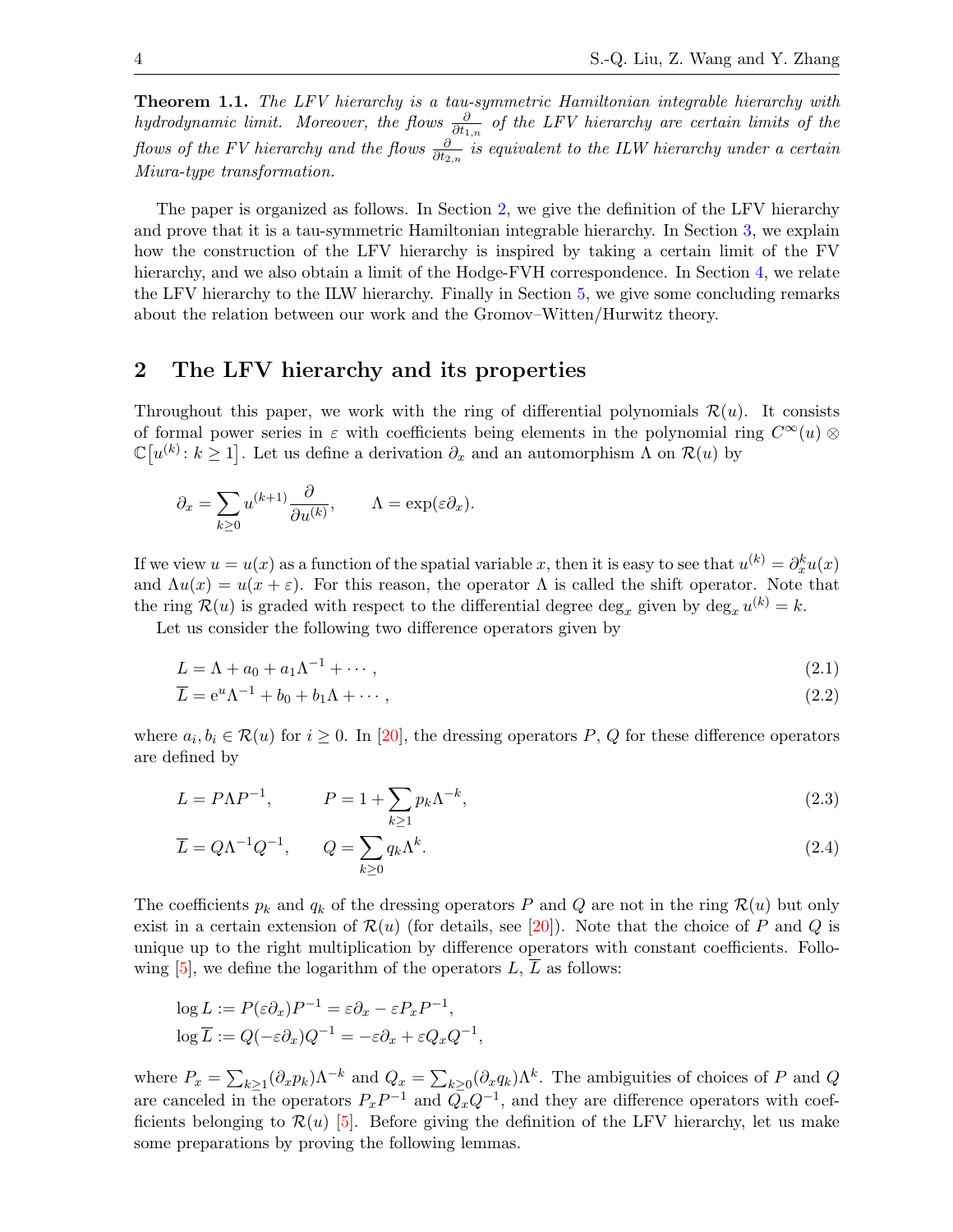<span id="page-4-4"></span>**Lemma 2.1.** There exist unique differential polynomials  $a_k$  such that

<span id="page-4-2"></span>
$$
\lim_{\varepsilon \to 0} a_k = \frac{p^{k+1}}{(k+1)!} e^{(k+1)u} \tag{2.5}
$$

and the difference operator L defined in  $(2.1)$  satisfies the relation

<span id="page-4-1"></span>
$$
\frac{1}{p}\log L = K,\tag{2.6}
$$

here p is a formal parameter and K is the differential-difference operator defined by  $(1.4)$ .

**Proof.** Let us first find  $a_i \in \mathcal{R}(u)$  such that the operator L defined in [\(2.1\)](#page-3-1) satisfies the identities

<span id="page-4-0"></span>
$$
res\left[L^{n}, pe^{u}\Lambda^{-1}\right] = \varepsilon \partial_{x} \operatorname{res} L^{n}, \qquad n \ge 1,
$$
\n
$$
(2.7)
$$

here and henceforth, for any difference operator  $D = \sum_{k} f_k \Lambda^k$  with  $f_k \in \mathcal{R}(u)$ , we define its residue by res  $D = f_0$ . By taking  $n = 1$  in the equation  $(2.7)$ , we arrive at

$$
p(\Lambda - 1)e^u = \varepsilon \partial_x a_0.
$$

<span id="page-4-3"></span>Then the above equation for  $a_0$  has a unique solution by taking the integral constant to be zero, i.e.,

$$
a_0 = p \frac{\Lambda - 1}{\varepsilon \partial x} e^u. \tag{2.8}
$$

For general  $n \geq 1$ , one can show by induction that if we represent  $L^n = \sum_k f_k^n \Lambda^k$ , then the differential polynomials  $f_k^n$  can be viewed as functions in  $a_i$  and we have

$$
f_k^n = f_k^n(a_0, \dots, a_{n-1-k}), \qquad k \leq n-1,
$$
  
\n
$$
f_0^n = (1 + \Lambda + \dots + \Lambda^{n-1})a_{n-1} + g_n(a_0, \dots, a_{n-2}).
$$

Therefore we see that the differential polynomials can be found recursively by taking  $n = 2, 3, \ldots$ in the equation [\(2.7\)](#page-4-0). More explicitly, if we have found differential polynomials  $a_0, \ldots, a_{n-1}$ , to determine  $a_n$ , we consider the equation

res 
$$
[L^{n+1}, p e^u \Lambda^{-1}] = \varepsilon \partial_x \text{ res } L^{n+1}
$$

and obtain that

$$
p(1 - \Lambda^{-1}) (f_1^{n+1}(a_0, \ldots, a_{n-1})\Lambda e^u) = (1 + \Lambda + \cdots + \Lambda^n) \varepsilon \partial_x a_n + \varepsilon \partial_x g_{n+1}(a_0, \ldots, a_{n-1}).
$$

Hence we can solve  $a_n$  uniquely by taking the integral constant to be zero.

Next we show that the difference operator  $L$  determined by the equations [\(2.7\)](#page-4-0) satisfies the relation  $(2.6)$ . Indeed, by using the results given in [\[5\]](#page-16-3), we see that the equations  $(2.7)$  imply that

$$
\varepsilon P_x P^{-1} = -p e^u \Lambda^{-1},
$$

and therefore the relation  $\frac{1}{p} \log L = K$  holds true.

Finally we show that the differential polynomials  $a_i$  determined above satisfy the rela-tion [\(2.5\)](#page-4-2). From the relation [\(2.6\)](#page-4-1) it follows that  $[L, pK] = 0$ , which is equivalent to the following recursion relation:

<span id="page-4-5"></span>
$$
\frac{1}{p}\varepsilon \partial_x a_{k+1} = a_k \Lambda^{-k} e^u - e^u \Lambda^{-1} a_k, \qquad k \ge 0.
$$
\n(2.9)

Then [\(2.5\)](#page-4-2) can be verified using this recursion relation and the initial condition [\(2.8\)](#page-4-3). The lemma is proved.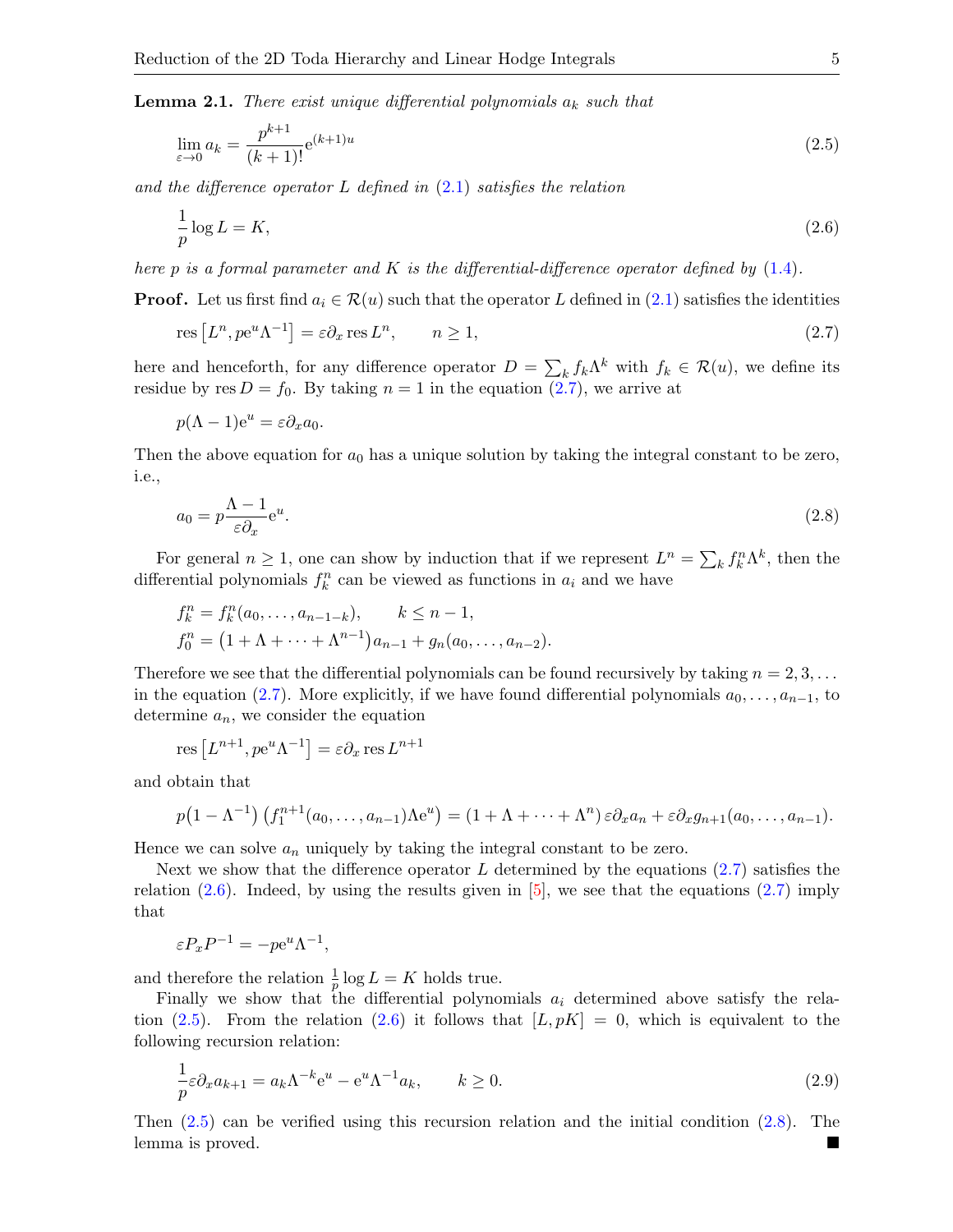<span id="page-5-0"></span>**Lemma 2.2.** There exist unique differential polynomials  $b_k$  such that

$$
\lim_{\varepsilon \to 0} b_k = \frac{\mathrm{e}^{-ku}}{p^{k+1}} \beta_k
$$

and the difference operator  $\overline{L}$  defined in [\(2.2\)](#page-3-2) satisfies the relations

$$
\overline{L} - \frac{1}{p} \log \overline{L} = K,
$$

where K is the differential-difference operator given by  $(1.4)$  and  $\beta_k$  are polynomials in u satisfying the recursion relations

$$
\beta_{k+1} = \beta_k - \int_0^u k \beta_k \, \mathrm{d}u, \qquad k \ge 0,
$$

with the initial condition  $\beta_0 = u$ .

**Proof.** The lemma can be proved by using a similar method that is used in the proof of Lemma [2.1,](#page-4-4) so we omit the details here. For later use, we write down the following recursion relations satisfied by  $b_k$ :

<span id="page-5-2"></span>
$$
\frac{1}{p}\varepsilon \partial_x b_k = b_{k+1} \Lambda^{k+1} e^u - e^u \Lambda^{-1} b_{k+1}, \qquad k \ge -1,
$$
\n(2.10)

with  $b_{-1} = e^u$ . .

Definition 2.3. The limit fractional Volterra (LFV) hierarchy consists of the flows

<span id="page-5-1"></span>
$$
\varepsilon \frac{\partial K}{\partial t_{1,n}} = [(L^n)_+, K], \qquad \varepsilon \frac{\partial K}{\partial t_{2,n}} = -[(\overline{L}^n)_-, K], \qquad n \ge 1,
$$
\n(2.11)

where the operator K is given by [\(1.4\)](#page-2-0), and the opertors L and  $\overline{L}$  are determined by Lemma [2.1](#page-4-4) and Lemma [2.2](#page-5-0) respectively. Here and in what follows, for a difference operator  $\sum_{k} f_{k} \Lambda^{k}$ , we define its positive part and negative part by

$$
\left(\sum_{k} f_{k} \Lambda^{k}\right)_{+} = \sum_{k \geq 0} f_{k} \Lambda^{k}, \qquad \left(\sum_{k} f_{k} \Lambda^{k}\right)_{-} = \sum_{k < 0} f_{k} \Lambda^{k}.
$$

It follows from Lemmas [2.1](#page-4-4) and [2.2](#page-5-0) that the operators L and  $\overline{L}$  commute with K, therefore we have the following identities:

$$
[(L^n)_+, K] = -[(L^n)_-, K], \qquad [(\overline{L}^n)_+, K] = -[(\overline{L}^n)_-, K].
$$

Since  $[(L^n)_+, K]$  is a difference operator of the form  $\sum_{j\geq -1} f_j \Lambda^j$  and  $[(L^n)_-, K]$  is of the form  $\sum_{j\leq -1} g_j \Lambda^j$ , it follows that the first set of equations given in [\(2.11\)](#page-5-1) yields a hierarchy of welldefined equations of u. Similarly the second set of equations given in  $(2.11)$  is also well-defined. Moreover, it is easy to see that the flows of the LFV hierarchy are given by differential polynomials with hydrodynamic limits.

**Example 2.4.** The simplest flows of  $(2.11)$  read

$$
\frac{\partial u}{\partial t_{1,1}} = p \frac{(1 - \Lambda^{-1})(\Lambda - 1)}{\varepsilon^2 \partial_x} e^u,
$$
  

$$
\frac{\partial u}{\partial t_{2,1}} = \frac{1}{p} u_x, \qquad \frac{\partial u}{\partial t_{2,2}} = \frac{u_x}{p^2} \varepsilon \partial_x \frac{\Lambda + 1}{\Lambda - 1} u + \frac{1}{p^2} \varepsilon \partial_x^2 \frac{\Lambda + 1}{\Lambda - 1} u.
$$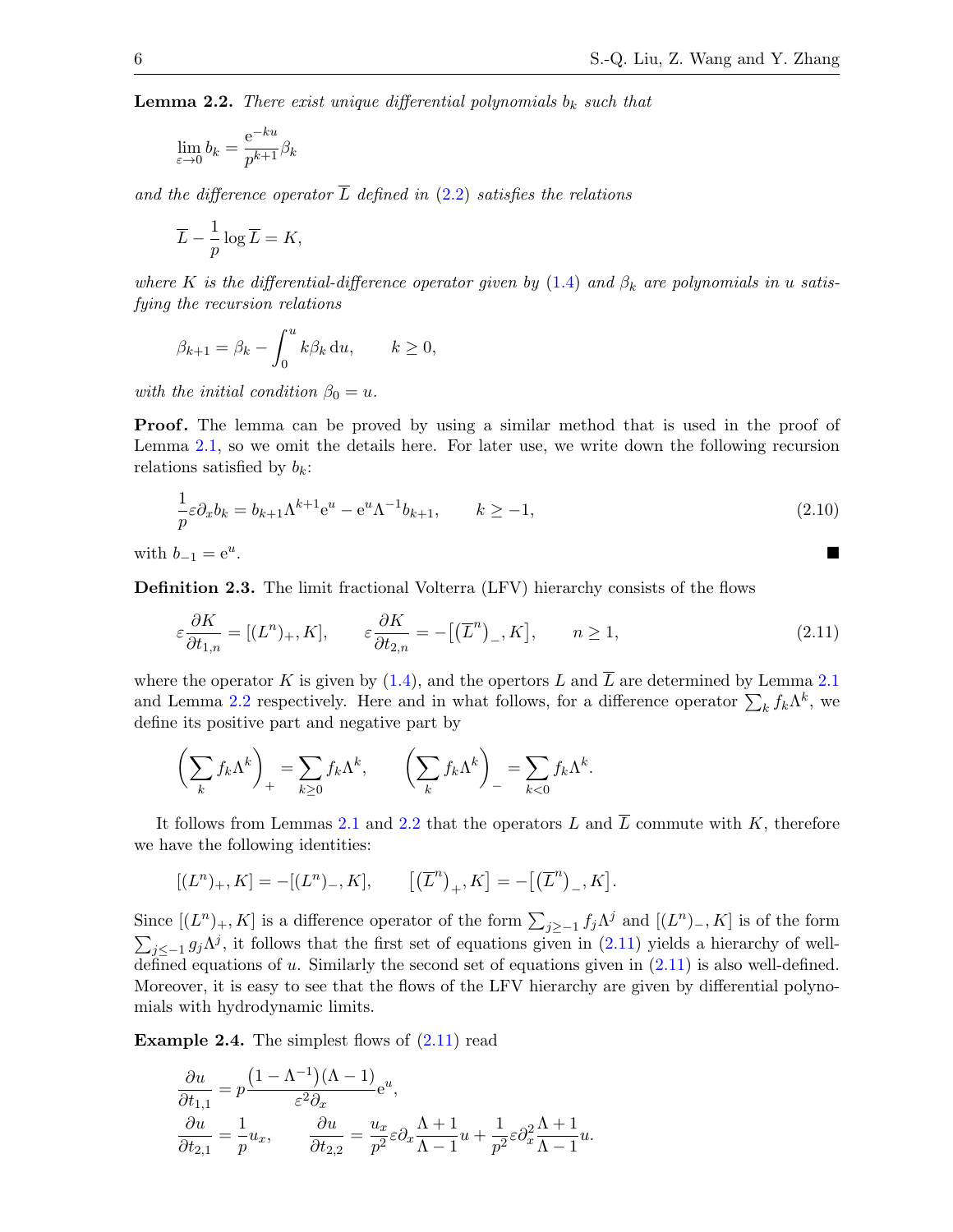Let us proceed to present some basic properties of the LFV hierarchy. We will show that it is a tau-symmetric Hamiltonian integrable hierarchy. We start with proving that the flows defined in [\(2.11\)](#page-5-1) mutually commute. The following lemma is standard in the theory of integrable hierarchies.

<span id="page-6-0"></span>**Lemma 2.5.** The following equations are satisfied by the operators L and  $\overline{L}$ :

$$
\varepsilon \frac{\partial L}{\partial t_{1,n}} = [(L^n)_+, L], \qquad \varepsilon \frac{\partial L}{\partial t_{2,n}} = -[(\overline{L}^n)_-, L],
$$
  

$$
\varepsilon \frac{\partial \overline{L}}{\partial t_{1,n}} = [(L^n)_+, \overline{L}], \qquad \varepsilon \frac{\partial \overline{L}}{\partial t_{2,n}} = -[(\overline{L}^n)_-, \overline{L}].
$$

From Lemma [2.5,](#page-6-0) it is straightforward to derive the commutation relations of the flows  $(2.11)$ .

**Theorem 2.6.** The flows  $(2.11)$  of the LFV hierarchy mutually commute, i.e.,

$$
\left[\frac{\partial}{\partial t_{1,n}}, \frac{\partial}{\partial t_{1,m}}\right] = \left[\frac{\partial}{\partial t_{2,n}}, \frac{\partial}{\partial t_{2,m}}\right] = \left[\frac{\partial}{\partial t_{1,n}}, \frac{\partial}{\partial t_{2,m}}\right] = 0, \quad n, m \ge 1.
$$

To derive the Hamiltonian formalism of the LFV hierarchy, we need to compute the variational derivatives of the local functionals of the form

$$
\int \operatorname{res} L^n, \qquad \int \operatorname{res} \overline{L}^n.
$$

Let us give a general description on how such a variational derivative can be computed (see [\[5\]](#page-16-3)). Consider the 1-form

$$
\sum_{k\geq 0} f_k \mathrm{d}u^{(k)}, \qquad f_k \in \mathcal{R}(u),
$$

where d is the natural exterior differential operator on  $\mathcal{R}(u)$ . For two 1-forms  $\sum_{k\geq 0} f_k \mathrm{d}u^{(k)}$ and  $\sum_{k\geq 0} g_k \mathrm{d}u^{(k)}$ , we denote  $\sum_{k\geq 0} f_k \mathrm{d}u^{(k)} \sim \sum_{k\geq 0} g_k \mathrm{d}u^{(k)}$  if there exists another 1-form  $\sum_{k\geq 0} h_k \mathrm{d}u^{(k)}$  such that:

$$
\sum_{k\geq 0} f_k \mathrm{d}u^{(k)} - \sum_{k\geq 0} g_k \mathrm{d}u^{(k)} = \partial_x \left( \sum_{k\geq 0} h_k \mathrm{d}u^{(k)} \right),
$$

here the derivation  $\partial_x$  acts on the 1-form by  $\partial_x du^{(k)} = du^{(k+1)}$ . Now for a local functional  $\int h$ ,  $h \in \mathcal{R}(u)$ , we can compute its variational derivative as follows:

<span id="page-6-1"></span>
$$
dh = \sum_{k \ge 0} \frac{\partial h}{\partial u^{(k)}} du^{(k)} \sim \left(\frac{\delta}{\delta u} \int h\right) du.
$$
\n(2.12)

<span id="page-6-3"></span>**Lemma 2.7.** Consider the local functionals defined by

$$
H_n = \frac{1}{np} \int \operatorname{res} L^n, \qquad n \ge 1.
$$

Then their variational derivatives have the expressions

<span id="page-6-2"></span>
$$
\frac{\delta H_n}{\delta u} = \frac{1}{p} \frac{\varepsilon \partial_x}{\Lambda - 1} \operatorname{res} L^n, \qquad n \ge 1.
$$
\n(2.13)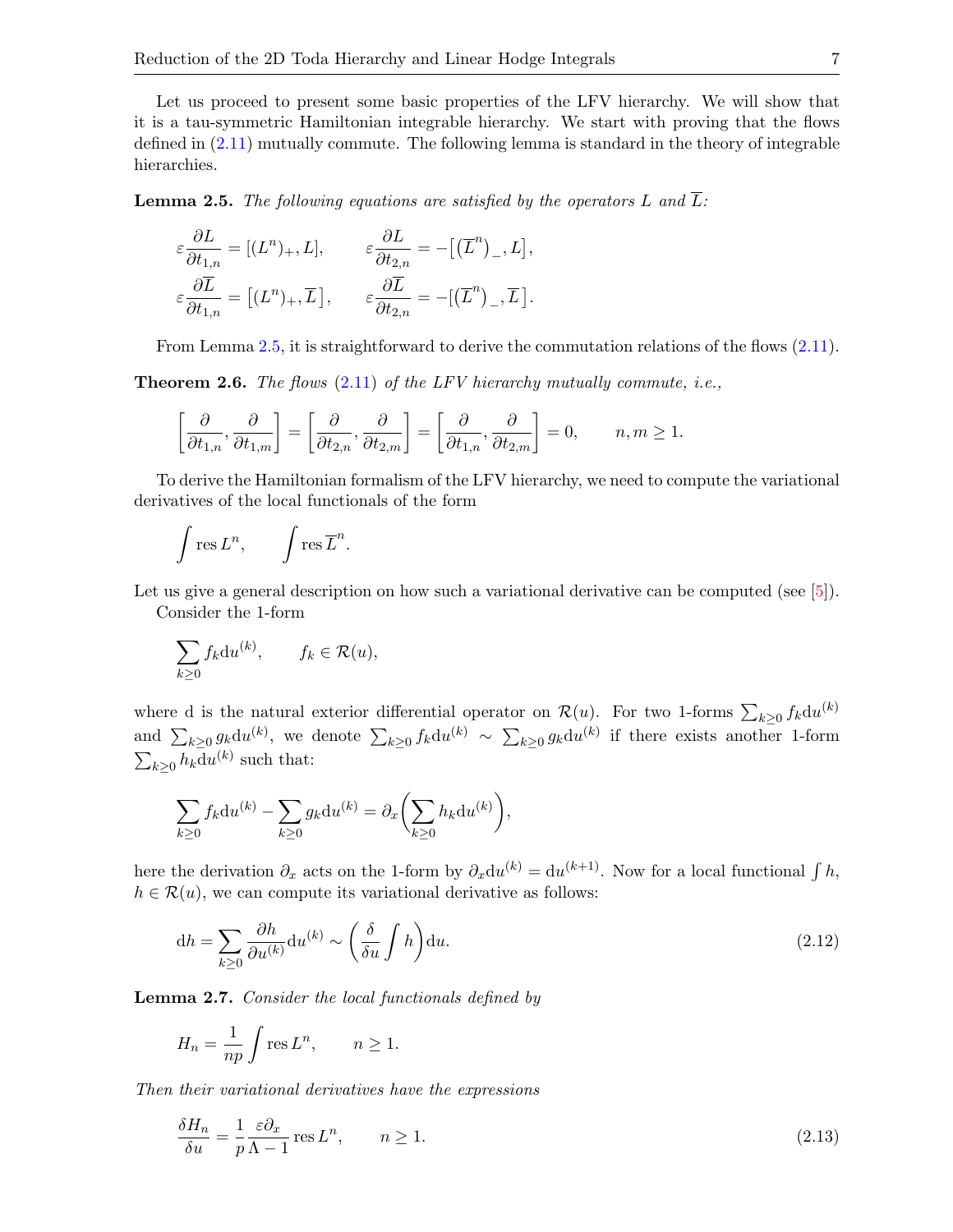**Proof.** We need the following identity whose proof can be found in  $[5]$ :

<span id="page-7-0"></span>
$$
\operatorname{res} L^{n-1} dL \sim -\operatorname{res} L^n d\left(\varepsilon P_x P^{-1}\right),\tag{2.14}
$$

where the operator P is defined in  $(2.3)$ . From this identity and the relation  $(2.6)$  it follows that

$$
d\left(\frac{1}{np}\operatorname{res} L^n\right) \sim \frac{1}{p}\operatorname{res} L^{n-1}dL \sim -\frac{1}{p}\operatorname{res} L^n d\left(\varepsilon P_x P^{-1}\right) = \operatorname{res} L^n \left(e^u du \Lambda^{-1}\right).
$$

Here and henceforth, by abusing the notations we denote

$$
d\bigg(\sum_n f_k \Lambda^k\bigg) = \sum_k (df_k) \Lambda^k
$$

for a difference operator  $\sum_{k} f_k \Lambda^k$ .

Let us represent  $L^n$  in the form  $L^n = \sum_k a_{k,n} \Lambda^k$ , we then arrive at the following relations:

$$
d\left(\frac{1}{np}\operatorname{res} L^n\right) \sim a_{1,n}\Lambda\left(e^u du\right) \sim \left(e^u \Lambda^{-1} a_{1,n}\right) du.
$$

Hence by using the formula  $(2.12)$  we obtain

$$
\frac{\delta H_n}{\delta u} = e^u \Lambda^{-1} a_{1,n}, \qquad n \ge 1.
$$

Finally by using the identity  $res[L^n, pe^u\Lambda^{-1}] = res \varepsilon \partial_x L^n$  obtained from Lemma [2.1,](#page-4-4) we prove the desired identity [\(2.13\)](#page-6-2). The lemma is proved.

<span id="page-7-2"></span>Lemma 2.8. The variational derivatives of the local functionals

$$
\overline{H}_n = \int \left( \text{res } \frac{\overline{L}^{n+1}}{n+1} - \text{res } \frac{\overline{L}^n}{np} \right), \qquad n \ge 1
$$

can be represented as

<span id="page-7-1"></span>
$$
\frac{\delta \overline{H}_n}{\delta u} = \frac{1}{p} \frac{\varepsilon \partial_x}{\Lambda - 1} \operatorname{res} \overline{L}^n, \qquad n \ge 1.
$$
\n(2.15)

**Proof.** Similar to the identity $(2.14)$  we have

$$
\operatorname{res} \overline{L}^{n-1} d\overline{L} \sim \operatorname{res} \overline{L}^n d(\varepsilon Q_x Q^{-1}).
$$

By using Lemma [2.2](#page-5-0) we obtain the relations

$$
\operatorname{res} \overline{L}^n \mathrm{d} K = \operatorname{res} \overline{L}^n \mathrm{d} \overline{L} - \frac{1}{p} \operatorname{res} \overline{L}^n \mathrm{d} (\varepsilon Q_x Q^{-1})
$$

$$
\sim \operatorname{res} \overline{L}^n \mathrm{d} \overline{L} - \frac{1}{p} \operatorname{res} \overline{L}^{n-1} \mathrm{d} \overline{L}
$$

$$
\sim \operatorname{res} \mathrm{d} \left( \frac{\overline{L}^{n+1}}{n+1} - \frac{\overline{L}^n}{np} \right).
$$

We then arrive at  $(2.15)$  by applying the calculation similar to the one we do in the proof of Lemma [2.7.](#page-6-3) The lemma is proved.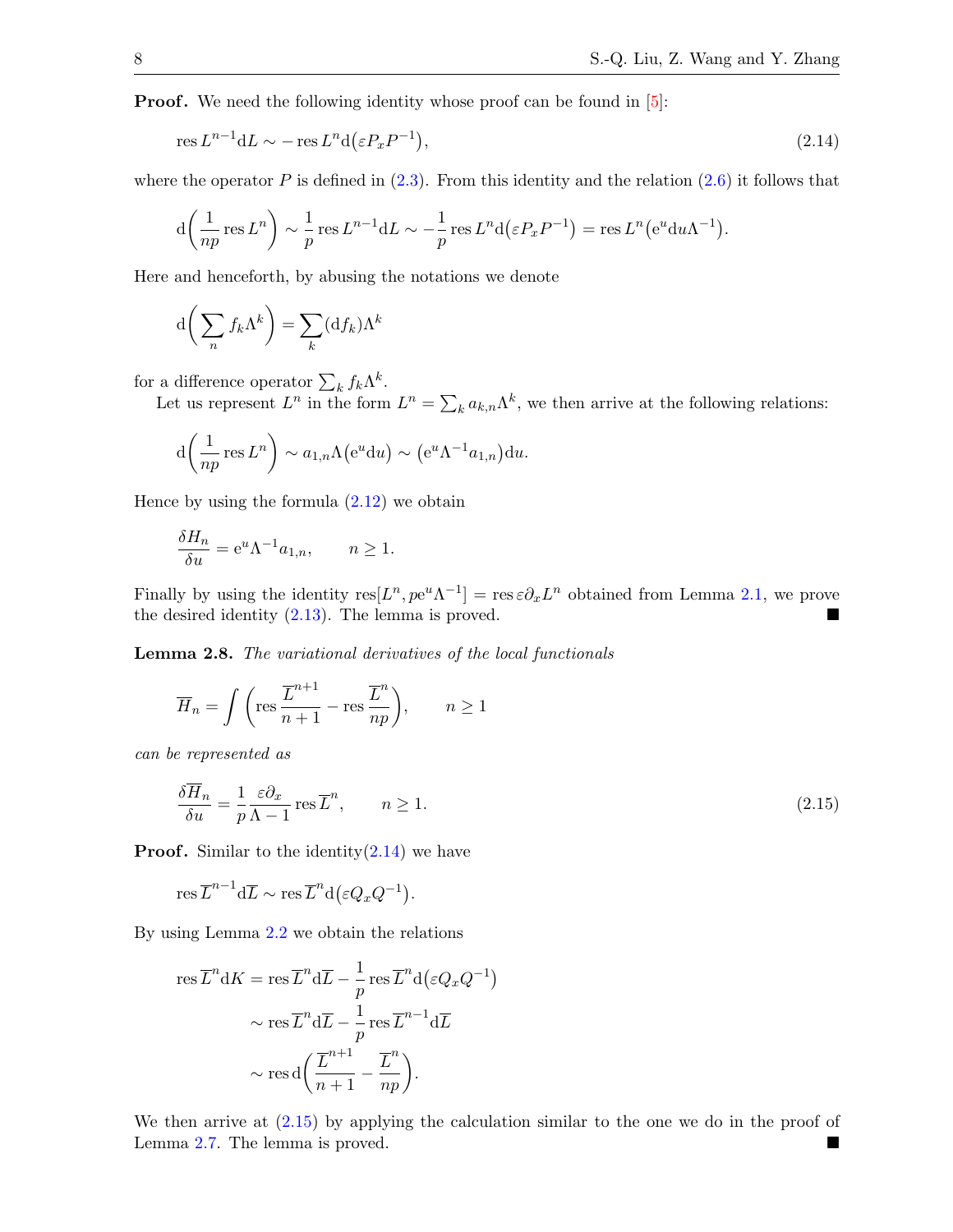**Theorem 2.9.** The flows  $(2.11)$  can be represented as Hamiltonian systems as follows:

$$
\varepsilon \frac{\partial u}{\partial t_{1,n}} = \{u(x), H_n\}, \qquad \varepsilon \frac{\partial u}{\partial t_{2,n}} = \{u(x), \overline{H}_n\}, \qquad n \ge 1,
$$

where the Poisson bracket  $\{-,-\}$  is defined by the Hamiltonian operator

$$
\mathscr{P} = p \frac{(1 - \Lambda^{-1})(\Lambda - 1)}{\varepsilon^2 \partial_x}.
$$

**Proof.** From the definition  $(2.11)$  it is straightforward to see that

$$
\varepsilon \frac{\partial u}{\partial t_{1,n}} = (1 - \Lambda^{-1}) \operatorname{res} L^n = \varepsilon \mathscr{P} \frac{\delta H_n}{\delta u} = \varepsilon \{ u(x), H_n \}.
$$

As for the flows  $\frac{\partial u}{\partial t_{2,n}}$ , let us denote  $\overline{L}^n = \sum_k b_{k,n} \Lambda^k$ , then by combining the definition [\(2.11\)](#page-5-1) and the definitions of L and  $\overline{L}$ , we arrive at

$$
\varepsilon e^u \frac{\partial u}{\partial t_{2,n}} = -\frac{1}{p} \varepsilon \partial_x b_{-1,n} = e^u (1 - \Lambda^{-1}) \operatorname{res} \overline{L}^n,
$$

which implies the Hamiltonian formalism of the flows  $\frac{\partial u}{\partial t_{2,n}}$  due to Lemma [2.8.](#page-7-2) Finally it is obvious that  $\mathscr P$  is indeed a Hamiltonian operator and thus the theorem is proved.

Finally we are going to consider the tau-structure of the LFV hierarchy. The constructions and proofs are standard and very similar to those presented in [\[12\]](#page-17-2).

<span id="page-8-2"></span>**Lemma 2.10.** We define the following functions for  $k, l \geq 1$ :

<span id="page-8-0"></span>
$$
\Omega_{1,k;1,l} = \sum_{n=1}^{l} \frac{\Lambda^n - 1}{\Lambda - 1} \left( \text{res}\left( \Lambda^{-n} L^l \right) \text{res}\left( L^k \Lambda^n \right) \right),\tag{2.16}
$$

$$
\Omega_{2,k;1,l} = \Omega_{1,l;2,k} = \sum_{n=1}^{l} \frac{\Lambda^n - 1}{\Lambda - 1} \left( \text{res} \left( \Lambda^{-n} L^l \right) \text{res} \left( \overline{L}^k \Lambda^n \right) \right),\tag{2.17}
$$

<span id="page-8-1"></span>
$$
\Omega_{2,k;2,l} = \sum_{n=1}^{l} \frac{\Lambda^n - 1}{\Lambda - 1} \left( \text{res} \left( \Lambda^{-n} \overline{L}^l \right) \text{res} \left( \overline{L}^k \Lambda^n \right) \right).
$$
 (2.18)

Then the following relations hold true:

$$
\varepsilon \frac{\partial}{\partial t_{1,l}} \operatorname{res} L^k = \varepsilon \frac{\partial}{\partial t_{1,k}} \operatorname{res} L^l = (\Lambda - 1)\Omega_{1,k;1,l},
$$
  

$$
\varepsilon \frac{\partial}{\partial t_{1,l}} \operatorname{res} \overline{L}^k = \varepsilon \frac{\partial}{\partial t_{2,k}} \operatorname{res} L^l = (\Lambda - 1)\Omega_{2,k;1,l},
$$
  

$$
\varepsilon \frac{\partial}{\partial t_{2,l}} \operatorname{res} \overline{L}^k = \varepsilon \frac{\partial}{\partial t_{2,k}} \overline{\operatorname{res}} L^l = (\Lambda - 1)\Omega_{2,k;2,l}.
$$

<span id="page-8-3"></span>**Lemma 2.11.** The functions defined in  $(2.16)-(2.18)$  $(2.16)-(2.18)$  $(2.16)-(2.18)$  satisfy the following identities:

$$
\Omega_{i,k;j,l} = \Omega_{j,l;i,k}, \qquad \frac{\partial \Omega_{j,l;m,n}}{\partial t_{i,k}} = \frac{\partial \Omega_{i,k;m,n}}{\partial t_{j,l}}, \qquad i,j,m = 1,2, \quad k,l,n \ge 1.
$$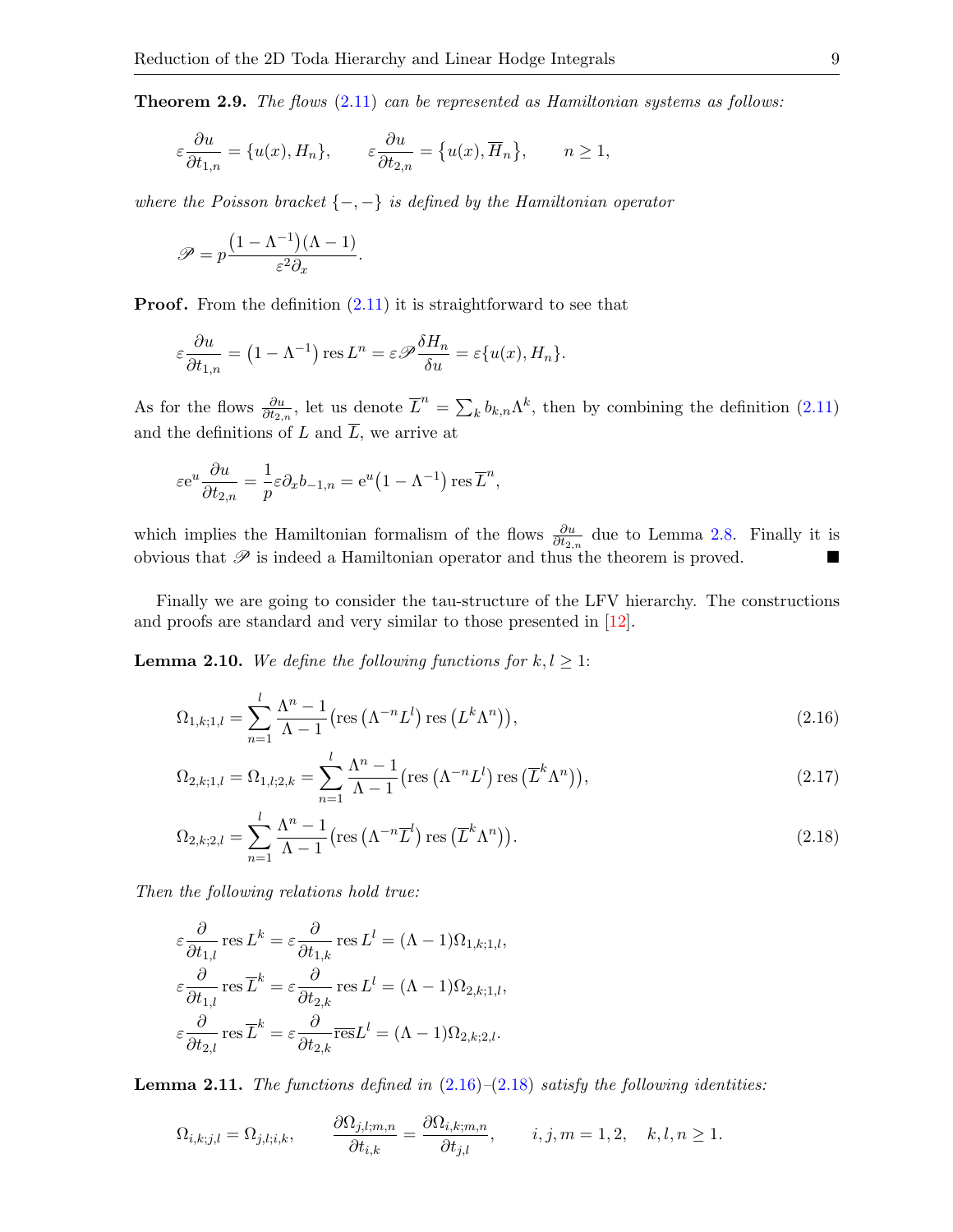**Proof.** Let us start by proving the first set of identities. It follows from Lemma [2.10](#page-8-2) that

$$
(\Lambda - 1)\Omega_{i,k;j,l} = (\Lambda - 1)\Omega_{j,l;i,k}.
$$

Therefore there exist constants  $c_{i,k; j,l}$  such that

$$
\Omega_{i,k;j,l} - \Omega_{j,l;i,k} = c_{i,k;j,l}.
$$

To verify that the constants  $c_{j,k;j,l}$  vanish, we may compute the limits of the differential polynomials  $\Omega_{i,k;j,l}$  by setting  $u=0$  and  $u^{(k)}=0$ . It is easy to see from Lemmas [2.1](#page-4-4) and [2.2](#page-5-0) that the only non-trivial case is  $i = j = 1$ . By using Lemma [2.1,](#page-4-4) it follows from a straightforward computation that

$$
\Omega_{1,k;1,l}|_{u=u^{(i)}=0} = p^{k+l} k^{k} l^{l} \sum_{n=1}^{l} \left(\frac{k}{l}\right)^{n} \frac{n}{(l-n)!(k+n)!}.
$$

The summation on the right hand side of the above identity is evaluated using Gosper's algorithm  $[8]$ <sup>[1](#page-9-0)</sup>. Let us denote

$$
y_n = \left(\frac{k}{l}\right)^n \frac{n}{(l-n)!(k+n)!}, \qquad 1 \le n \le l,
$$

and

$$
z_n = -\left(\frac{k}{l}\right)^n \frac{l}{(k+l)(l-n)!(k+n-1)!}, \qquad 1 \le n \le l.
$$

Then it is straightforward to verify that

$$
z_{n+1} - z_n = y_n
$$
,  $1 \le n \le l-1$ ,  $z_l = -y_l$ .

Hence we conclude that

$$
\sum_{n=1}^{l} \left(\frac{k}{l}\right)^n \frac{n}{(l-n)!(k+n)!} = -z_1 = \frac{1}{(k+l)(k-1)!(l-1)!}.
$$

So we see that  $\Omega_{1,k;1,l}|_{u=u^{(i)}=0}$  is symmetric with respect to the indices k and l and therefore we see that  $\Omega_{1,k;1,l} = \Omega_{1,l;1,k}$ .

On the other hand, it follows from Lemma [2.10](#page-8-2) that

<span id="page-9-1"></span>
$$
(\Lambda - 1) \frac{\partial \Omega_{j,l;m,n}}{\partial t_{i,k}} = (\Lambda - 1) \frac{\partial \Omega_{i,k;m,n}}{\partial t_{j,l}}.
$$
\n(2.19)

Since the differential polynomials  $\frac{\partial \Omega_{j,l;m,n}}{\partial t_{i,k}}$  have differential degrees greater than 1, from [\(2.19\)](#page-9-1) we arrive at the validity of the second set of identities of the lemma. The lemma is proved.  $\blacksquare$ 

**Theorem 2.12.** For any solution  $u(x; t)$  of the LFV hierarchy, there exists a tau-function  $\tau(x; t)$ such that:

<span id="page-9-2"></span>
$$
(\Lambda - 1)(1 - \Lambda^{-1}) \log \tau = u,\tag{2.20}
$$

$$
\varepsilon(\Lambda - 1) \frac{\partial \log \tau}{\partial t_{1,k}} = \text{res } L^k,\tag{2.21}
$$

<span id="page-9-3"></span>
$$
\varepsilon(\Lambda - 1) \frac{\partial \log \tau}{\partial t_{2,k}} = \text{res}\,\overline{L}^k,\tag{2.22}
$$

$$
\varepsilon^2 \frac{\partial^2 \log \tau}{\partial t_{i,k} \partial t_{j,l}} = \Omega_{i,k;j,l}.\tag{2.23}
$$

<span id="page-9-0"></span><sup>1</sup>Here we use a Mathematica package provided on the website [https://www2.math.upenn.edu/~wilf/progs.](https://www2.math.upenn.edu/~wilf/progs.html) [html](https://www2.math.upenn.edu/~wilf/progs.html).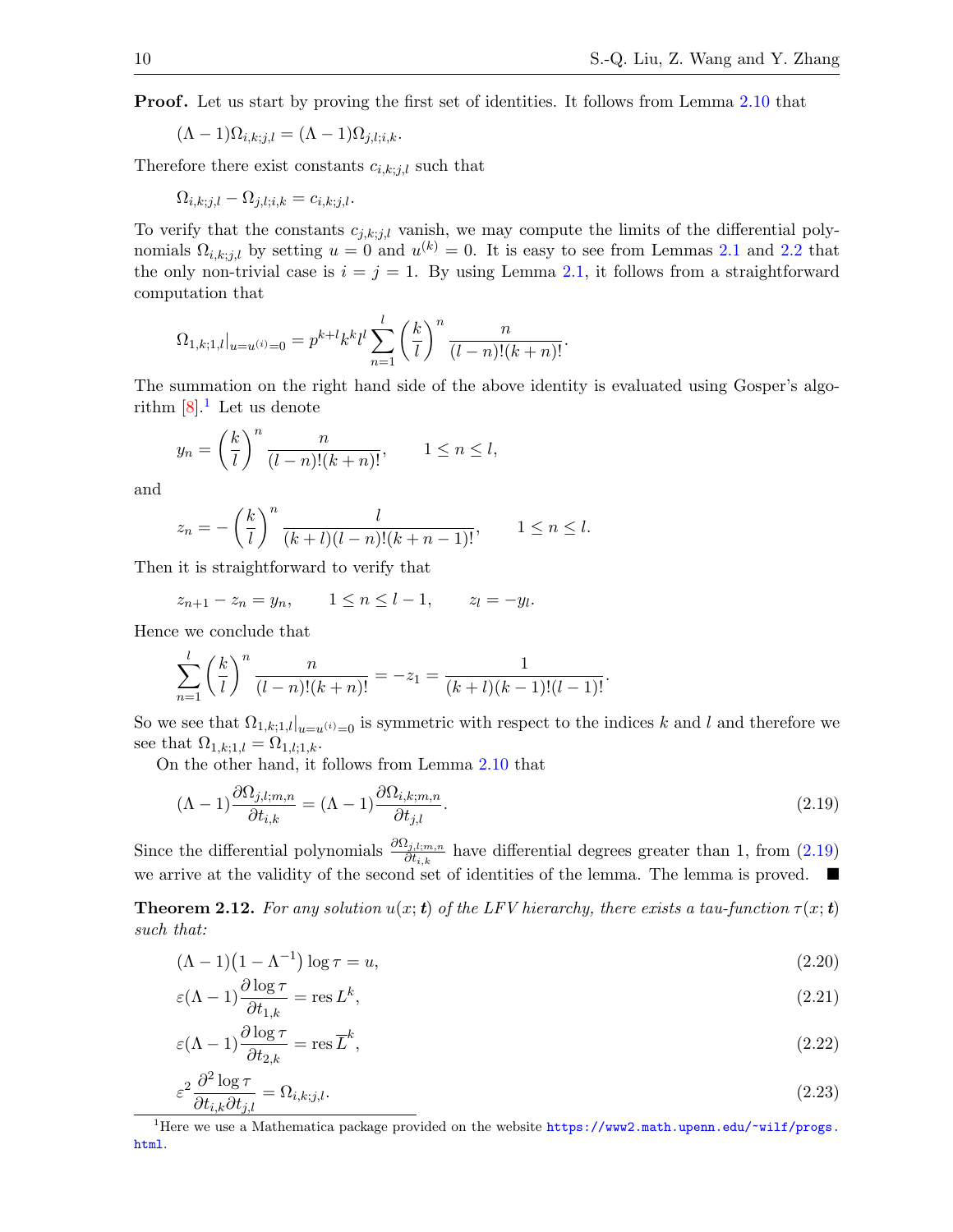**Proof.** The compatibility of the equations  $(2.20)$ – $(2.23)$  is given by the definition of LFV hierarchy [\(2.11\)](#page-5-1), Lemmas [2.10](#page-8-2) and [2.11.](#page-8-3) Hence such a tau-function exists and we prove the theorem.

# <span id="page-10-0"></span>3 The LFV hierarchy as a limit of the FV hierarchy

Let us explain how the LFV hierarchy can be viewed as a certain limit of the FV hierarchy given in  $[12]$ . Let p, q, r be any given non-zero complex numbers satisfying the condition  $pq + qr + rp = 0$ . We introduce the shift operators

$$
\Lambda_1 = \Lambda^{1/q}
$$
,  $\Lambda_2 = \Lambda^{1/p}$ ,  $\Lambda_3 = \Lambda_1 \Lambda_2 = \Lambda^{-1/r}$ ,  $\Lambda = e^{\varepsilon \partial_x}$ ,

and consider the following Lax operator

$$
L^{\text{FV}} = \Lambda_2 + e^v \Lambda_1^{-1}
$$

with  $v = v(x, \varepsilon)$ . The fractional powers

$$
\mathcal{A} = \left(L^{\text{FV}}\right)^{-p/r} = \Lambda_3 + \sum_{k \ge 0} f_k \Lambda_3^{-k}, \qquad \mathcal{B} = \left(L^{\text{FV}}\right)^{-q/r} = g_{-1} \Lambda_3^{-1} + \sum_{k \ge 0} g_k \Lambda_3^k
$$

are well-defined, and their coefficients  $f_k$ ,  $g_k$  belong to the ring  $\mathcal{R}(v)$ . It follows from the relations

$$
[\mathcal{A}, L^{\mathrm{FV}}] = [\mathcal{B}, L^{\mathrm{FV}}] = 0
$$

that the coefficients  $f_n$  and  $g_n$  satisfy the following recursion relations:

<span id="page-10-1"></span>
$$
(\Lambda_2 - 1)f_{k+1} = f_k \Lambda_3^{-k} e^v - e^v \Lambda_1^{-1} f_k, \qquad k \ge 0, \qquad f_0 = \frac{\Lambda_3 - 1}{\Lambda_2 - 1} e^v,
$$
\n(3.1)

<span id="page-10-5"></span><span id="page-10-2"></span>
$$
(\Lambda_2 - 1)g_k = g_{k+1}\Lambda_3^{k+1}e^v - e^v\Lambda_1^{-1}g_{k+1}, \qquad k \ge -1, \qquad g_{-1} = e^{\frac{1-\Lambda_3^{-1}}{1-\Lambda_1^{-1}}}.
$$
 (3.2)

The fractional Volterra hierarchy is defined by the following Lax equations:

$$
\varepsilon \frac{\partial L^{\text{FV}}}{\partial T_{1,n}} = \left[ \mathcal{A}_+^n, L^{\text{FV}} \right], \qquad \varepsilon \frac{\partial L^{\text{FV}}}{\partial T_{2,n}} = -\left[ \mathcal{B}_-^n, L^{\text{FV}} \right]. \tag{3.3}
$$

Here for an operator  $\mathcal C$  of the form  $\sum c_k \Lambda_3^k$ , we denote

$$
\mathcal{C}_{+} = \sum_{k \geq 0} c_k \Lambda_3^k, \qquad \mathcal{C}_{-} = \sum_{k < 0} c_k \Lambda_3^k.
$$

In order to take a certain limit of the FV hierarchy, we first introduce a new dispersion parameter  $\tilde{\varepsilon} = \varepsilon/q$  and the associated shift operator  $\tilde{\Lambda} = e^{\tilde{\varepsilon}\partial_x}$ . We have the relations

$$
\Lambda_1 = \tilde{\Lambda}, \qquad \Lambda_3 = \tilde{\Lambda}^{\frac{p+q}{p}},
$$

and we can rewrite the recursion relations  $(3.1)$  and  $(3.2)$  as follows:

<span id="page-10-3"></span>
$$
\sum_{i\geq 1} \frac{\tilde{\varepsilon}^i}{i!} \frac{q^{i-1}}{p^i} \partial_x^i \tilde{f}_{k+1} = \tilde{f}_k \tilde{\Lambda}^{-\frac{k(p+q)}{p}} e^v - e^v \tilde{\Lambda}^{-1} \tilde{f}_k, \qquad k \geq 0,
$$
\n(3.4)

<span id="page-10-4"></span>
$$
\sum_{i\geq 1} \frac{\tilde{\varepsilon}^i}{i!} \frac{q^{i-1}}{p^i} \partial_x^i \tilde{g}_k = \tilde{g}_{k+1} \tilde{\Lambda}^{\frac{(k+1)(p+q)}{p}} e^v - e^v \tilde{\Lambda}^{-1} \tilde{g}_{k+1}, \qquad k \geq -1,\tag{3.5}
$$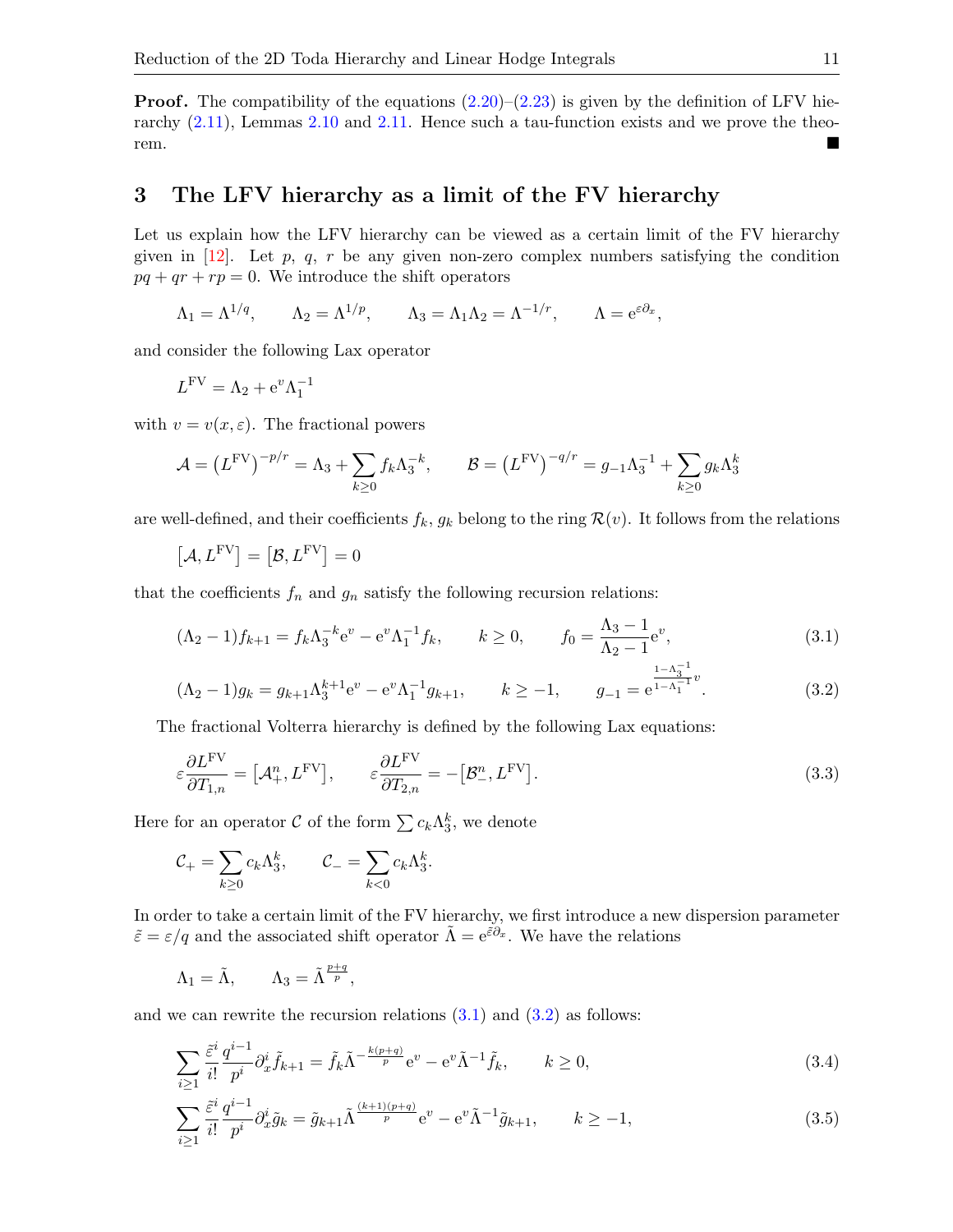here

$$
\tilde{f}_k = q^{k+1} f_k, \qquad \tilde{g}_k = \frac{g_k}{q^{k+1}}.
$$

Then it is easy to see that the recursion relations  $(3.4)$  and  $(3.5)$  become the relations  $(2.9)$ and [\(2.10\)](#page-5-2) after taking the limit  $q \to 0$ .

Let us look at the relations [\(3.1\)](#page-10-1) and [\(3.4\)](#page-10-3) more carefully. The coefficients  $f_i$  of the operator  $\mathcal A$ can be uniquely determined from  $(3.1)$  by requiring that

$$
\lim_{\varepsilon \to 0} f_k = \frac{p^{k+1} e^{kv}}{(k+1)! q^{k+1}} \prod_{i=1}^{k+1} \left( 1 + \frac{(i-k)q}{p} \right).
$$

Therefore if we assume the limit

<span id="page-11-0"></span>
$$
u(x,\tilde{\varepsilon}) = \lim_{q \to 0} v(x,q\tilde{\varepsilon})
$$

exists, then it is easy to see from  $(3.4)$  that the limits

$$
a_k(x,\varepsilon) = \lim_{q \to 0} q^{k+1} f_k(x,q\tilde{\varepsilon}) |_{\tilde{\varepsilon} \to \varepsilon} = \lim_{q \to 0} \tilde{f}_k(x,q\tilde{\varepsilon}) |_{\tilde{\varepsilon} \to \varepsilon}, \qquad k \ge 0
$$
\n(3.6)

satisfy the relations  $(2.8)$  and  $(2.9)$ , and are exactly the coefficients of the operator L described in Lemma [2.1.](#page-4-4)

By using the above-mentioned observation, we can relate the flows  $\frac{\partial u}{\partial t_{1,n}}$  of the LFV hierarchy to the flows  $\frac{\partial v}{\partial T_{1,n}}$  of the FV hierarchy as follows. From the definition [\(2.11\)](#page-5-1) and [\(3.3\)](#page-10-5), we can write these flows as follows:

$$
\varepsilon \frac{\partial u}{\partial t_{1,n}} = \left(1 - \Lambda^{-1}\right) \operatorname{res} L^n, \qquad \varepsilon \frac{\partial v}{\partial T_{1,n}} = \left(1 - \Lambda_1^{-1}\right) \operatorname{res} \mathcal{A}^n.
$$

By using the relations  $(3.6)$ , one can prove that

$$
\operatorname{res} L^n = \lim_{q \to 0} \left( \operatorname{res} q^n A^n \vert_{\varepsilon \mapsto q\varepsilon} \right).
$$

Thus we arrive at the relation

$$
\frac{\partial u}{\partial t_{1,n}} = \lim_{q \to 0} \left( q^{n+1} \frac{\partial v}{\partial T_{1,n}} \bigg|_{\varepsilon \mapsto q\varepsilon} \right).
$$

Moreover, the Hamiltonian operator of the FV hierarchy is given by

$$
\mathscr{P}^{\rm FV}=\frac{\left(1-\Lambda_1^{-1}\right)(\Lambda_3-1)}{\Lambda_2-1},
$$

and it is easy to verify that the Hamiltonian operator of the LFV hierarchy can be obtained by taking the following limit:

$$
\mathscr{P}=\lim_{q\to 0}\left(q\mathscr{P}^{\rm FV}|_{\varepsilon\to q\varepsilon}\right).
$$

We note that the flows  $\frac{\partial}{\partial t^{2,n}}$  and  $\frac{\partial}{\partial T^{2,n}}$  are not related by means of taking the limit  $q \to 0$  even though after taking such a limit the recursion relations [\(3.5\)](#page-10-4) coincide with the relations [\(2.10\)](#page-5-2). Indeed, let us write down the flows

$$
\begin{aligned}\n\frac{\partial u}{\partial T_{2,1}} &= \frac{1}{p} u_x, \\
\frac{\partial v}{\partial T_{2,1}} &= \frac{\Lambda_2 - \Lambda_1^{-1}}{\varepsilon} \exp\left(\frac{1 - \Lambda_2^{-1}}{1 - \Lambda_1^{-1}} v\right) = \frac{p + q}{pq} e^v v_x + O(\varepsilon).\n\end{aligned}
$$

We conclude that we cannot obtain the flow  $\frac{\partial u}{\partial t_{2,1}}$  by taking the limit of the flow  $\frac{\partial v}{\partial T_{2,1}}$ .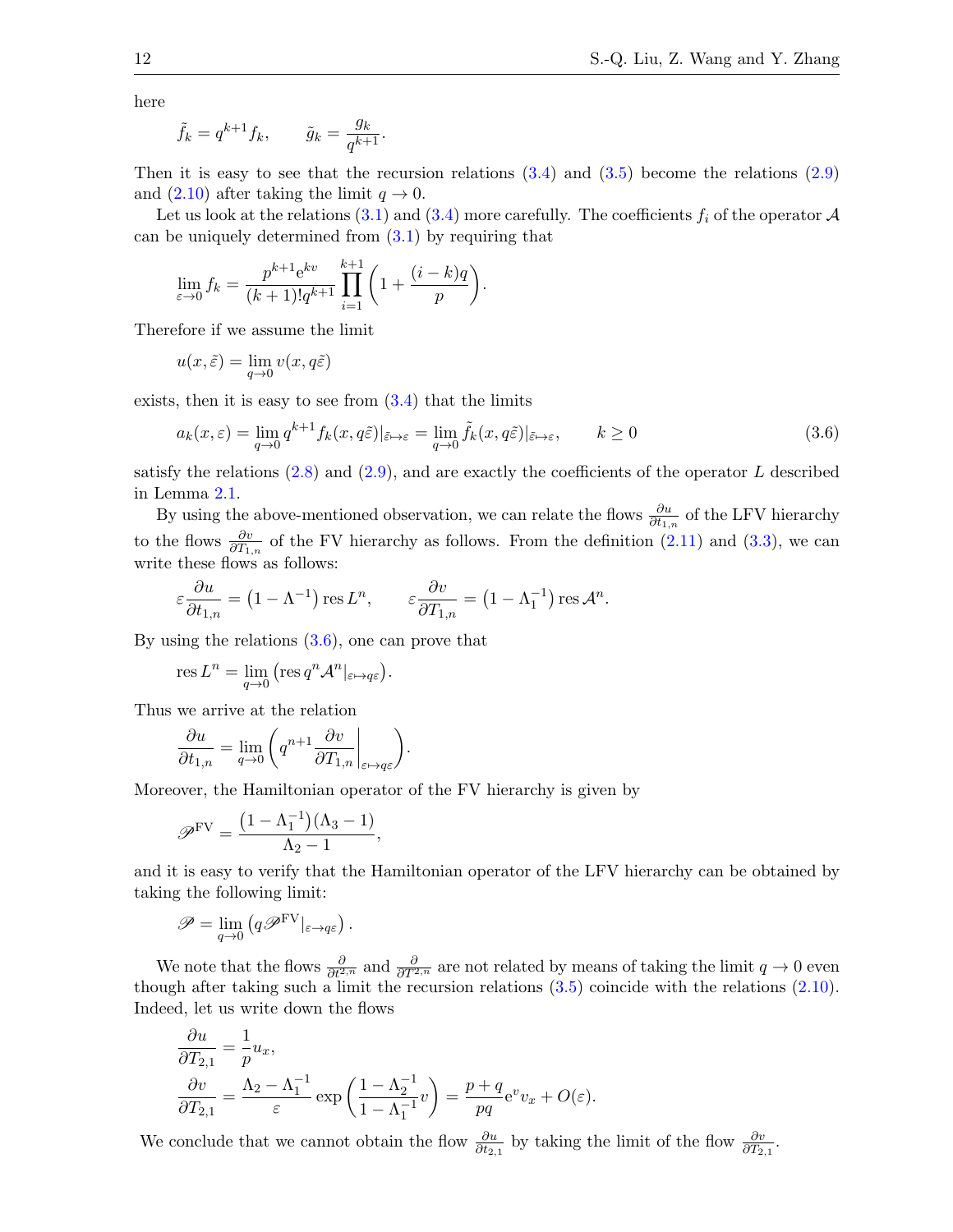The fact that the limits of the flows  $\frac{\partial v}{\partial T_{2,n}}$  do not exist can also be obtained in view of the Hodge-FVH correspondence [\[11\]](#page-17-1). It is proved in [\[11\]](#page-17-1) that the following function gives a solution of the FVH hierarchy:

$$
v(x; \mathbf{T}; \varepsilon) = \left(\Lambda_1^{1/2} - \Lambda_1^{-1/2}\right) \left(\Lambda_3^{1/2} - \Lambda_3^{-1/2}\right) \mathcal{H}\left(\mathbf{t}(x; \mathbf{T}); p, q, r; \frac{\sqrt{p+q}}{pq}\varepsilon\right),\,
$$

where the variables  $t_i$  and  $T_{\alpha,k}$  are related by

$$
t_i(x; \mathbf{T}) = x\delta_{i,0} + \delta_{i,1} - 1 + \frac{1}{pq} \sum_{k>0} (kp)^{i+1} {k(p+q)/q \choose k} T_{1,k} + (kq)^{i+1} {k(p+q)/p \choose k} T_{2,k},
$$

and the generating function  $\mathcal{H}(\mathbf{t}(x; \mathbf{T}); p, q, r; \varepsilon)$  of the special cubic Hodge integral is defined in [\(1.2\)](#page-1-0). Therefore it follows from the relations between  $t_i$  and  $T_{\alpha,k}$  that there does not exist a way to rescale  $T_{2,k}$  by multiplying a suitable power of q such that after taking the limit  $q \to 0$ of  $t_i$  the variables  $T_{2,k}$  are still preserved.

However, by setting  $T_{2,k} = 0$  and by performing the change of variables  $T_{1,k} \mapsto q^{k+1}t_{1,k}$ and  $\varepsilon \mapsto q\varepsilon$ , we can obtain the following corollary which can be viewed as a limit of the Hodge-FVH correspondence.

**Corollary 3.1.** Let us denote by  $\mathcal{H}(\mathbf{t}; p; \varepsilon)$  the following generating function of the linear Hodge integrals:

$$
\mathcal{H}(\boldsymbol{t};p;\varepsilon)=\sum_{g\geq 0}\varepsilon^{2g-2}\sum_{n\geq 0}\frac{t_{k_1}\cdots t_{k_n}}{n!}\int_{\overline{\mathcal{M}}_{g,n}}\psi_1^{k_1}\cdots\psi_n^{k_n}\mathcal{C}_g(-p)
$$

and denote by  $u(x;t_{1,k};\varepsilon)$  the function

$$
u(x;t_{1,k};\varepsilon)=\big(\Lambda^{1/2}-\Lambda^{-1/2}\big)^2\mathcal{H}(\textbf{t}(x;t_{1,k});p;\varepsilon),
$$

where the relations between the variables  $t_i$  and  $t_{1,k}$  are given by

$$
t_i = \sum_{k \ge 0} \frac{k^{i+1+k}}{k!} p^{k+i} t_{1,k} - 1 + x \delta_{i,0} + \delta_{i,1}.
$$

Then the function  $u(x;t_{1,k};\varepsilon)$  satisfies the equations which form a part of the LFV hierarchy:

$$
\varepsilon \frac{\partial K}{\partial t_{1,n}} = [(L^n)_+, K],
$$

where the differential-difference operator  $K$  and the difference operator  $L$  are given by

$$
K = -\frac{1}{p}\varepsilon \partial_x + e^u \Lambda^{-1}, \qquad \log L = pK.
$$

#### <span id="page-12-0"></span>4 Relation between the ILW hierarchy and the LFV hierarchy

Due to the discussion given in the last section, we expect that the LFV hierarchy should control a certain generating function of the linear Hodge integrals over the moduli space of stable curves. It is proved in [\[3\]](#page-16-1) that the integrable hierarchy corresponds to the linear Hodge integral is the intermediate-long wave (ILW) hierarchy. Therefore it is natural to establish relations between the LFV hierarchy and the ILW hierarchy.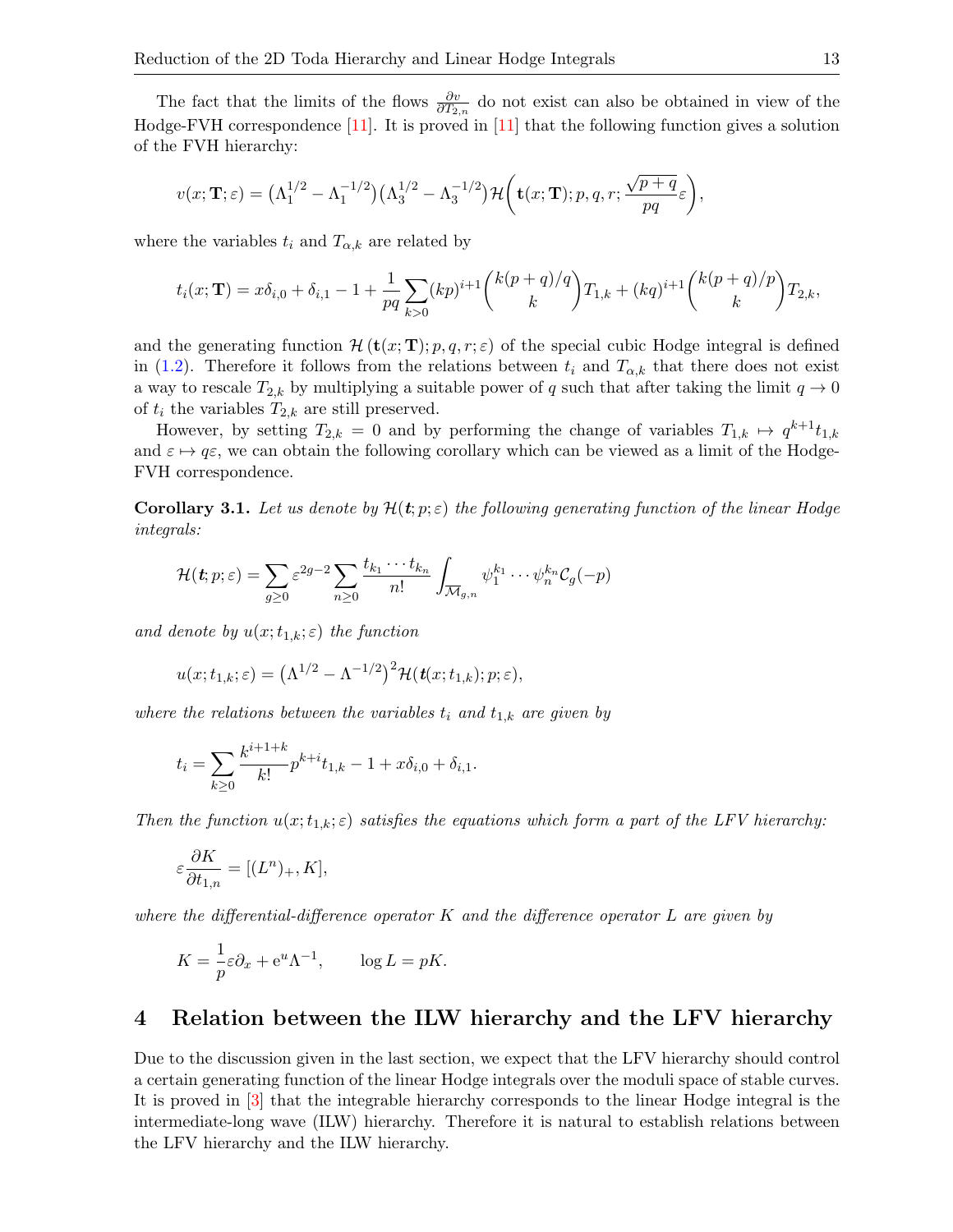We start by reviewing the Lax pair formalism of the ILW hierarchy given in [\[4\]](#page-16-2). Compared to the original convention used in  $[4]$ , we do some rescalings for the convenience of our presentation given below. Consider the following operators  $K$  and  $\mathcal L$  defined by

<span id="page-13-0"></span>
$$
\mathcal{L} - \frac{1}{p} \log \mathcal{L} = \mathcal{K}, \qquad \mathcal{K} = \Lambda + w - \frac{1}{p} \varepsilon \partial_x, \tag{4.1}
$$

where the operator  $\mathcal L$  can be written as

$$
\mathcal{L} = \Lambda + w + c_1 \Lambda^{-1} + c_2 \Lambda^{-2} + \cdots, \qquad c_k \in \mathcal{R}(w).
$$

Similar as before, we denote by  $\mathcal{R}(w)$  the ring of differential polynomials of w. The logarithm of the operator  $\mathcal L$  is defined, similar to  $\log L$ , via the dressing operator as follows:

$$
\mathcal{L} = \mathcal{P}\Lambda \mathcal{P}^{-1}, \qquad \log \mathcal{L} = \varepsilon \partial_x - \varepsilon \mathcal{P}_x \mathcal{P}^{-1}.
$$

Using the operators defined above, the ILW hierarchy can be represented as

<span id="page-13-6"></span><span id="page-13-4"></span>
$$
\varepsilon \frac{\partial \mathcal{K}}{\partial s_{1,n}} = [\mathcal{L}_+^n, \mathcal{K}], \qquad n \ge 1. \tag{4.2}
$$

The differential polynomials  $c_k$  are uniquely determined by the recursion relations

$$
c_k\left(1-\Lambda^{-k}\right)w + (\Lambda - 1)c_{k+1} = \frac{1}{p}\varepsilon \partial_x c_k, \qquad k \ge 0, \qquad c_0 = w,\tag{4.3}
$$

and by the condition that the dispersionless limits of  $c_k$  are given by  $\lim_{\varepsilon \to 0} c_k = \gamma_k$ , where  $\gamma_k$ are polynomials given by

$$
\gamma_{k+1} = \frac{1}{p}\gamma_k - \int_0^w \gamma_k \, \mathrm{d}w, \qquad k \ge 0, \qquad \gamma_0 = w.
$$

The following theorem gives a direct relation between the ILW hierarchy and the LFV hierarchy.

<span id="page-13-7"></span>**Theorem 4.1.** The operator  $\overline{L}$  defined in Lemma [2](#page-5-0).2 and the operator  $\mathcal{L}$  defined in [\(4.1\)](#page-13-0) are related via the following relation:

<span id="page-13-5"></span>
$$
\Lambda^{1/2} \operatorname{res} \mathcal{L}^k = \operatorname{res} \overline{L}^k, \qquad k \ge 1,\tag{4.4}
$$

where the functions  $u(x)$  and  $w(x)$  in the above identity are identified by the Miura-type transformation

<span id="page-13-3"></span>
$$
u(x) = p \frac{\Lambda^{1/2} - \Lambda^{-1/2}}{\varepsilon \partial_x} w(x). \tag{4.5}
$$

**Proof.** We start with considering the dressing operator  $Q$  of the operator  $\overline{L}$  described in Lemma [2.2.](#page-5-0) From the definition of  $Q$  we see that its residue  $q_0$  satisfies the following equation:

<span id="page-13-2"></span><span id="page-13-1"></span>
$$
q_0 = e^u \Lambda^{-1} q_0. \tag{4.6}
$$

Taking derivatives of both sides of the above equation with respect to  $x$ , we arrive at

$$
\frac{\partial_x q_0}{q_0} = \frac{\partial_x}{1 - \Lambda^{-1}} u. \tag{4.7}
$$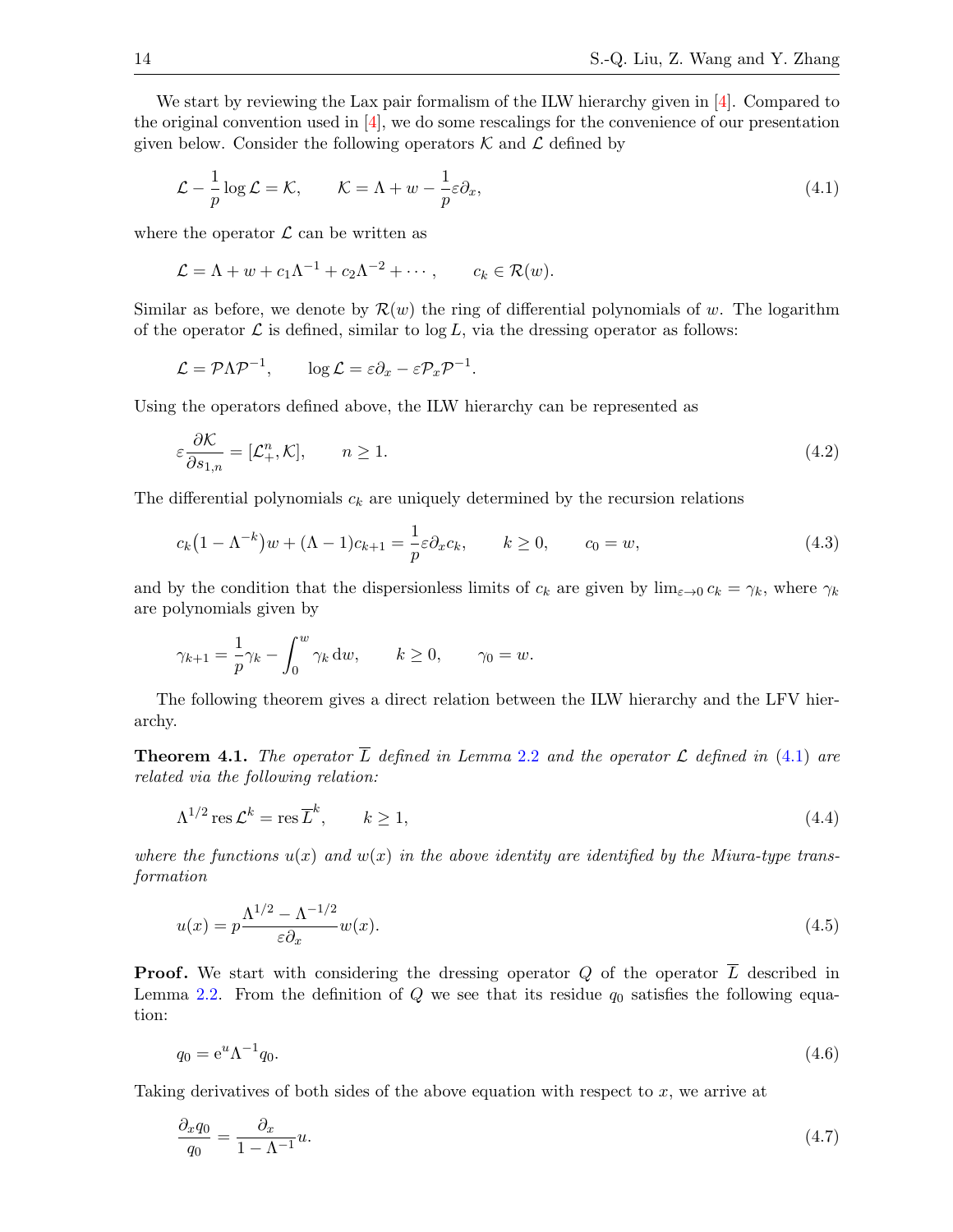Now let us perform a gauge transformation on  $\overline{L}$  by the adjoint action of  $q_0$  to obtain

$$
\overline{\mathscr{L}} = q_0^{-1} \overline{L} q_0 = \mathscr{Q} \Lambda^{-1} \mathscr{Q}^{-1}, \qquad \mathscr{Q} = q_0^{-1} Q.
$$

By using the relation

<span id="page-14-0"></span>
$$
\overline{L} - \frac{1}{p} \log \overline{L} = K
$$

together with  $(4.6)$  and  $(4.7)$ , we can check the validity of the following relation:

$$
\overline{\mathscr{L}} - \frac{1}{p} \log \overline{\mathscr{L}} = \Lambda^{-1} + \frac{1}{p} \frac{\varepsilon \partial_x}{1 - \Lambda^{-1}} u + \frac{1}{p} \varepsilon \partial_x,\tag{4.8}
$$

here the logarithm of  $\overline{\mathscr{L}}$  is defined by  $\mathscr{L}$  as follows:

$$
\log \overline{\mathscr{L}} = -\varepsilon \partial_x + \varepsilon \mathscr{Q}_x \mathscr{Q}^{-1}.
$$

Denote  $\overline{\mathscr{L}} = \Lambda^{-1} + \sum_{k \geq 0} f_k \Lambda^k$ , then it follows from the identity

<span id="page-14-1"></span>
$$
\left[\overline{\mathscr{L}}, \Lambda^{-1} + \frac{1}{p} \frac{\varepsilon \partial_x}{1 - \Lambda^{-1}} u + \frac{1}{p} \varepsilon \partial_x\right] = 0
$$

that we can rewrite  $(4.8)$  as the following recursion relations for the coefficients  $f_k$ :

$$
f_k(\Lambda^k - 1)\Lambda^{1/2}w + (1 - \Lambda^{-1})f_{k+1} = \frac{1}{p}\varepsilon \partial_x f_k, \qquad k \ge 0, \qquad f_0 = \Lambda^{1/2}w. \tag{4.9}
$$

Here we have already identified  $u(x)$  and  $w(x)$  via the relation [\(4.5\)](#page-13-3). The dispersionless limits of  $f_k$  can be computed by using Lemma [2.2](#page-5-0) and we obtain that  $\lim_{\varepsilon\to 0} f_k = \delta_k$ , where  $\delta_k$  are polynomials given by

$$
\delta_{k+1} = \frac{1}{p} \delta_k - \int_0^w k \delta_k \, \mathrm{d}w, \qquad k \ge 0, \qquad \delta_0 = w.
$$

Recall that for a difference operator  $\sum_k g_k \Lambda^k$ , its adjoint is defined to be  $(\sum_k g_k \Lambda^k)^*$  =  $\sum_{k} (\Lambda^{-k} g_k) \Lambda^{-k}$ . Therefore if we denote  $\overline{\mathscr{L}}^* = \Lambda + \sum_{k \geq 0} f_k^* \Lambda^{-k}$ , we easily obtain from [\(4.9\)](#page-14-1) the following recursion relations:

$$
f_k^*(1 - \Lambda^{-k})\Lambda^{1/2}w + (\Lambda - 1)f_{k+1} = \frac{1}{p}\varepsilon \partial_x f_k^*, \qquad k \ge 0, \qquad f_0^* = \Lambda^{1/2}w. \tag{4.10}
$$

Finally by comparing  $(4.10)$  with  $(4.3)$ , we arrive at

<span id="page-14-2"></span>,

$$
\Lambda^{1/2} \mathcal{L} \Lambda^{-1/2} = \overline{\mathscr{L}}^*
$$

which implies  $(4.4)$ . The theorem is proved.

The following corollary is straightforward and gives the exact correspondence between the flows of the LFV hierarchy and the ILW hierarchy:

<span id="page-14-3"></span>**Corollary 4.2.** The flows  $\frac{\partial w}{\partial s_{1,n}}$  of the ILW hierarchy defined in [\(4.2\)](#page-13-6) coincide with the flows ∂u  $\frac{\partial u}{\partial t_{2,n}}$  of the LFV hierarchy given in [\(2.11\)](#page-5-1) after identifying  $w(x)$  and  $u(x)$  by the Miura-type transformation [\(4.5\)](#page-13-3).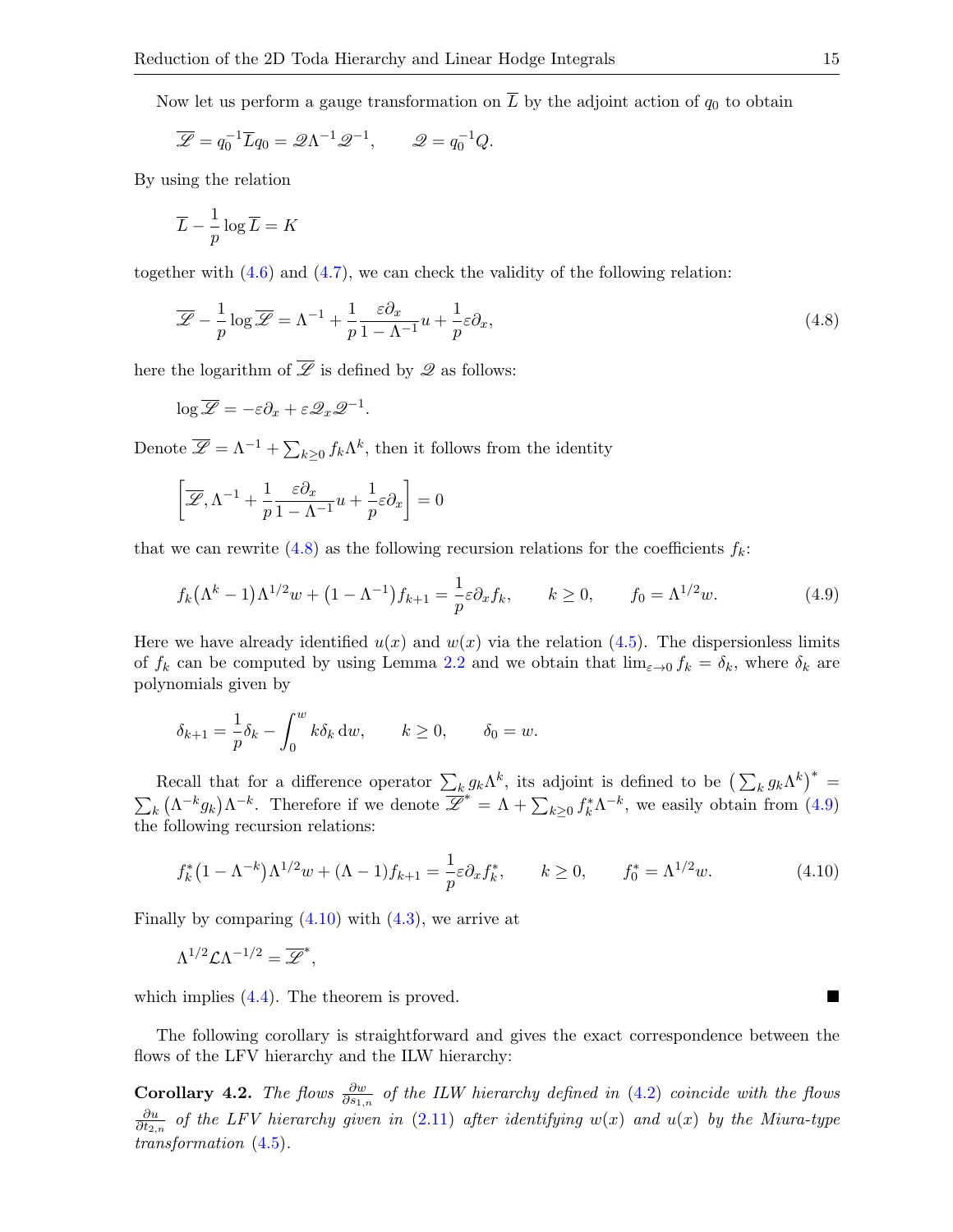**Proof.** From the definition  $(4.2)$  of the ILW flows it follows that

$$
\varepsilon \frac{\partial w}{\partial s_{1,n}} = \frac{1}{p} \varepsilon \partial_x \operatorname{res} \mathcal{L}^n.
$$

By using the Miura-type transformation [\(4.5\)](#page-13-3) we arrive at

$$
\varepsilon \frac{\partial u}{\partial s_{1,n}} = (\Lambda^{1/2} - \Lambda^{-1/2}) \operatorname{res} \mathcal{L}^n.
$$

On the other hand, from the definition  $(2.11)$  of the LFV flows we know that

$$
\varepsilon \frac{\partial u}{\partial t_{2,n}} = \left(1 - \Lambda^{-1}\right) \operatorname{res} \overline{L}^k,
$$

hence we complete the proof of the corollary by using the identity  $(4.4)$ .

From Corollary [4.2](#page-14-3) we conclude that after the Miura-type transformation [\(4.5\)](#page-13-3), the flows ∂u  $\frac{\partial u}{\partial t_{1,n}}$  of the LFV hierarchy are transformed to symmetries of the ILW hierarchy, which has a Lax pair description given by the following constructions. The proofs of what follows are similar to the ones for the LFV hierarchy and we omit the details.

<span id="page-15-0"></span>Lemma 4.3. There exists a difference operator

$$
\overline{\mathcal{L}} = d_{-1}\Lambda^{-1} + \sum_{k \ge 0} d_k \Lambda^k = \mathcal{Q}\Lambda^{-1} \mathcal{Q}^{-1}, \qquad d_k \in \mathcal{R}(w),
$$

such that the following relation holds true

<span id="page-15-2"></span>
$$
\frac{1}{p}\log\overline{\mathcal{L}} = \mathcal{K},\tag{4.11}
$$

here K is defined in [\(4.1\)](#page-13-0) and the logarithm of  $\overline{\mathcal{L}}$  is defined by

<span id="page-15-1"></span>
$$
\log \overline{\mathcal{L}} = -\varepsilon \partial_x + \varepsilon \mathcal{Q}_x \mathcal{Q}^{-1}.
$$

Definition 4.4. We define the following symmetries for the ILW hierarchy:

$$
\varepsilon \frac{\partial \mathcal{K}}{\partial s_{2,n}} = -\left[\overline{\mathcal{L}}^n_-, \mathcal{K}\right],\tag{4.12}
$$

where  $\overline{\mathcal{L}}$  is introduced in Lemma [4.3.](#page-15-0)

**Example 4.5.** The first flow defined in  $(4.12)$  reads

$$
\varepsilon \frac{\partial w}{\partial s_{2,1}} = (\Lambda - 1) \exp \left( p \frac{1 - \Lambda^{-1}}{\varepsilon \partial_x} w \right).
$$

In a similar way as we prove Theorem [4.1,](#page-13-7) we can prove the following theorem.

**Theorem 4.6.** The operator L defined in Lemma [2](#page-4-4).1 and the operator  $\overline{\mathcal{L}}$  defined in [\(4.11\)](#page-15-2) satisfy the following identity:

$$
\Lambda^{1/2}\operatorname{res}\overline{\mathcal{L}}^k = \operatorname{res} L^k, \qquad k \ge 1,
$$

where the functions  $u(x)$  and  $w(x)$  in the above identity are related by [\(4.5\)](#page-13-3).

**Corollary 4.7.** The flows  $\frac{\partial w}{\partial s_{2,n}}$  defined in [\(4.12\)](#page-15-1) coincide with the flows  $\frac{\partial u}{\partial t_{1,n}}$  of the LFV hierarchy [\(2.11\)](#page-5-1) after identifying  $w(x)$  and  $u(x)$  by [\(4.5\)](#page-13-3). In particular, we have

$$
\left[\frac{\partial}{\partial s_{1,n}}, \frac{\partial}{\partial s_{2,m}}\right] = \left[\frac{\partial}{\partial s_{2,n}}, \frac{\partial}{\partial s_{2,m}}\right] = 0, \qquad n, m \ge 1.
$$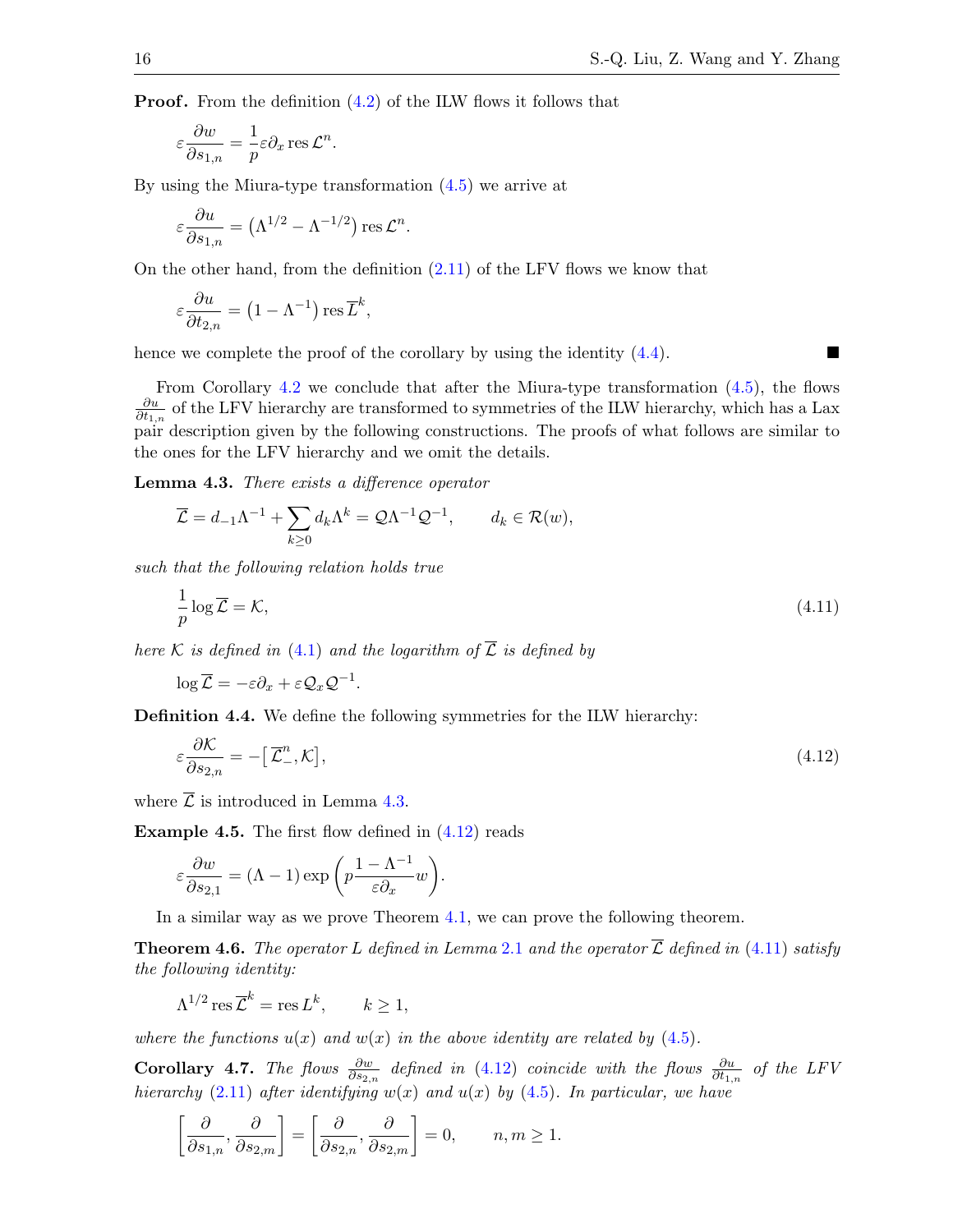#### <span id="page-16-6"></span>5 Concluding remarks

In this paper, we consider the limiting procedure from the special cubic Hodge integrals to the linear Hodge integrals in view of the theory of integrable hierarchies. By taking a certain limit of the FV hierarchy, we obtain an integrable hierarchy which, together with the ILW hierarchy, forms a reduction of the 2D Toda hierarchy. We call the resulting hierarchy the LFV hierarchy, which is a Hamiltonian tau-symmetric integrable hierarchy with hydrodynamic limit.

This limiting procedure is quite natural in geometric setting, for example in the Gromov– Witten theory or the Hurwitz theory. Our result can be viewed as an integrable hierarchy theoretical interpretation of the Bouchard–Mariño conjecture  $[1]$  which is proved in  $[14]$ . In  $[1]$ , it is conjectured that the generating function of linear Hodge integrals can be computed in the scheme of Eynard and Orantin topological recursion associated with the spectral curve

$$
C = \{x = ye^{-y}\},\
$$

which is related to the symbol of the constraint  $(1.4)$ . Their conjecture is based on a limiting procedure of the Mariño–Vafa formula which relates the open amplitude of the A-model topological string on  $\mathbb{C}^3$  with a framed brane on one leg of the toric diagram to the cubic Hodge integrals  $[9, 10, 13]$  $[9, 10, 13]$  $[9, 10, 13]$  $[9, 10, 13]$  $[9, 10, 13]$ . The Mariño–Vafa formula can be used to derive a special case of Hodge-FVH correspondence [\[18\]](#page-17-9), and the results of the present paper explain the above limiting procedure in view of the theory of integrable hierarchies. We thank the anonymous referee for pointing out this relation to us.

#### Acknowledgements

This work is supported by NSFC no. 12171268, no. 11725104 and no. 11771238. We thank the anonymous referees for helpful comments and suggestions to improve the presentation of the paper.

### References

- <span id="page-16-8"></span>[1] Bouchard V., Mariño M., Hurwitz numbers, matrix models and enumerative geometry, in From Hodge Theory to Integrability and TQFT tt\*-Geometry, Proc. Sympos. Pure Math., Vol. 78, [Amer. Math. Soc.,](https://doi.org/10.1090/pspum/078/2483754) Providence, RI, 2008, 263–283, [arXiv:0709.1458.](https://arxiv.org/abs/0709.1458)
- <span id="page-16-5"></span>[2] Brini A., The local Gromov–Witten theory of  $\mathbb{CP}^1$  and integrable hierarchies, *[Comm. Math. Phys.](https://doi.org/10.1007/s00220-012-1517-9)* 313 (2012), 571–605, [arXiv:1002.0582.](https://arxiv.org/abs/1002.0582)
- <span id="page-16-1"></span>[3] Buryak A., Dubrovin–Zhang hierarchy for the Hodge integrals, [Commun. Number Theory Phys.](https://doi.org/10.4310/CNTP.2015.v9.n2.a1) 9 (2015), 239–272, [arXiv:1308.5716.](https://arxiv.org/abs/1308.5716)
- <span id="page-16-2"></span>[4] Buryak A., Rossi P., Simple Lax description of the ILW hierarchy, [SIGMA](https://doi.org/10.3842/SIGMA.2018.120) 14 (2018), 120, 7 pages, [arXiv:1809.00271.](https://arxiv.org/abs/1809.00271)
- <span id="page-16-3"></span>[5] Carlet G., Dubrovin B., Zhang Y., The extended Toda hierarchy, [Mosc. Math. J.](https://doi.org/10.17323/1609-4514-2004-4-2-313-332) 4 (2004), 313–332, [arXiv:nlin.SI/0306060.](https://arxiv.org/abs/nlin.SI/0306060)
- <span id="page-16-0"></span>[6] Dubrovin B., Liu S.-Q., Yang D., Zhang Y., Hodge integrals and tau-symmetric integrable hierarchies of Hamiltonian evolutionary PDEs, [Adv. Math.](https://doi.org/10.1016/j.aim.2016.01.018) 293 (2016), 382–435, [arXiv:1409.4616.](https://arxiv.org/abs/1409.4616)
- <span id="page-16-4"></span>[7] Getzler E., The Toda conjecture, in Symplectic Geometry and Mirror Symmetry (Seoul, 2000), [World Sci.](https://doi.org/10.1142/9789812799821_0003) [Publ.,](https://doi.org/10.1142/9789812799821_0003) River Edge, NJ, 2001, 51–79, [arXiv:math.AG/0108108.](https://arxiv.org/abs/math.AG/0108108)
- <span id="page-16-7"></span>[8] Gosper Jr. R.W., Decision procedure for indefinite hypergeometric summation, [Proc. Nat. Acad. Sci. USA](https://doi.org/10.1073/pnas.75.1.40) 75 (1978), 40–42.
- <span id="page-16-9"></span>[9] Liu C.-C.M., Liu K., Zhou J., A proof of a conjecture of Mariño–Vafa on Hodge integrals, *[J. Differential](https://doi.org/10.4310/jdg/1090511689)* [Geom.](https://doi.org/10.4310/jdg/1090511689) 65 (2003), 289–340, [arXiv:math.AG/0306434.](https://arxiv.org/abs/math.AG/0306434)
- <span id="page-16-10"></span>[10] Liu C.-C.M., Liu K., Zhou J., Mariño–Vafa formula and Hodge integral identities, [J. Algebraic Geom.](https://doi.org/10.1090/S1056-3911-05-00419-4) 15 (2006), 379–398, [arXiv:math.AG/0308015.](https://arxiv.org/abs/math.AG/0308015)